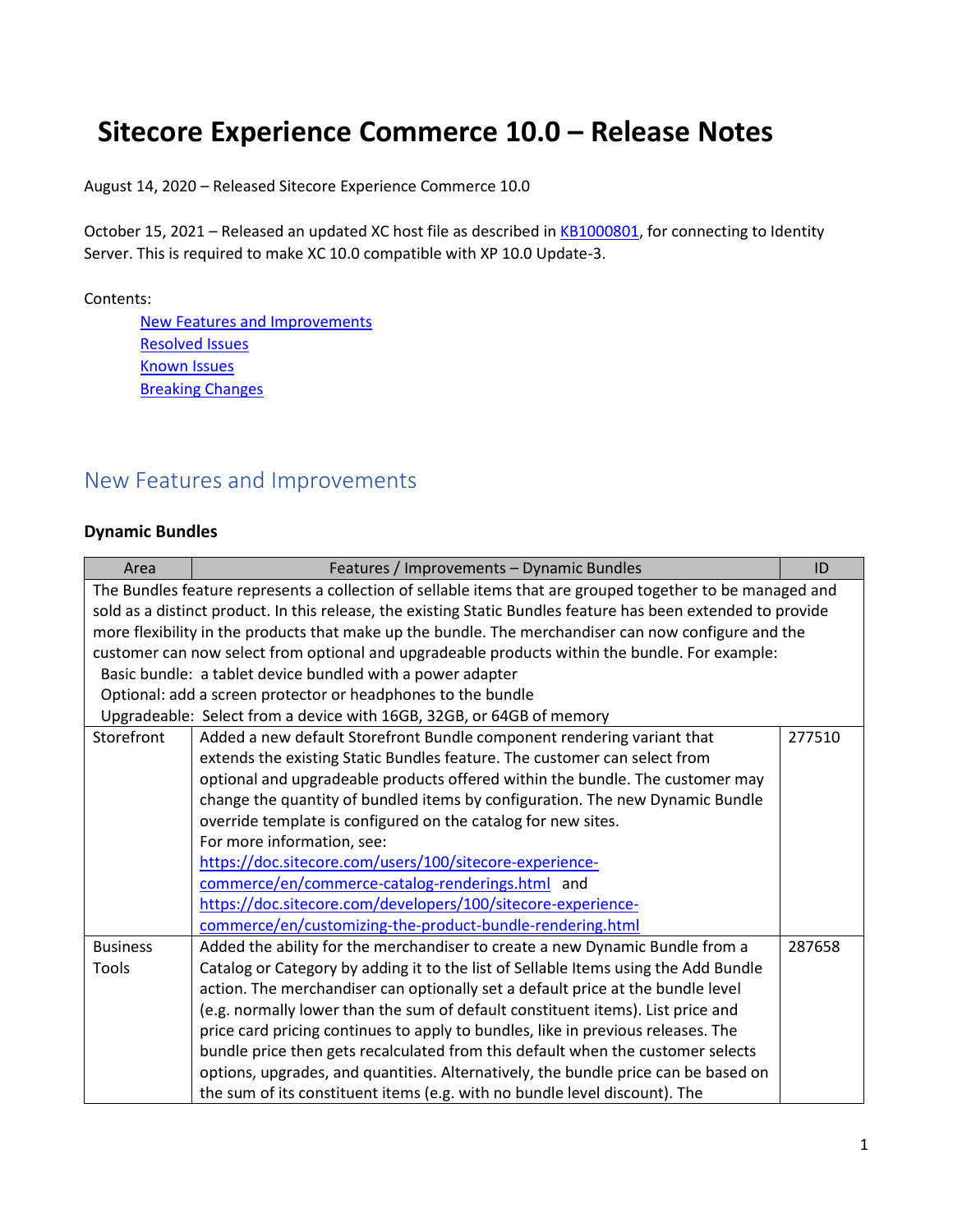| Area | Features / Improvements - Dynamic Bundles                                    |  |
|------|------------------------------------------------------------------------------|--|
|      | merchandiser also specifies the quantity range for optional items within the |  |
|      | bundle.                                                                      |  |
|      | For more information, see:                                                   |  |
|      | https://doc.sitecore.com/users/100/sitecore-experience-commerce/en/dynamic-  |  |
|      | bundles.html                                                                 |  |

## **Promotion – Free Gift with Purchase**

| Area                                                                                                            | Features / Improvements - Free Gift with Purchase                                                 | ID     |
|-----------------------------------------------------------------------------------------------------------------|---------------------------------------------------------------------------------------------------|--------|
|                                                                                                                 | A new Free Gift with Purchase promotion benefit type has been added, allowing the merchandiser to |        |
| configure one or more free gifts that a customer is awarded when purchasing a product. The gift(s) can be       |                                                                                                   |        |
| automatically added to the cart, or requiring the customer to select the gift(s) or select from gift options or |                                                                                                   |        |
| variants.                                                                                                       |                                                                                                   |        |
| Storefront                                                                                                      | Added a new Free Gift Selection component (FGS) that presents the customer                        | 375557 |
|                                                                                                                 | with a choice of free gifts based on one or more applicable free gift promotions.                 | 402828 |
|                                                                                                                 | The customer can optionally claim one or more free gifts according to configured                  | 394440 |
|                                                                                                                 | promotions. The FGS component supports communication with other                                   | 394396 |
|                                                                                                                 | components on the same page to reflect claimed free gifts or free gifts removed                   | 407397 |
|                                                                                                                 | from cart through the new messaging service. The component is implemented                         |        |
|                                                                                                                 | based on a Scriban template and the component can be used on both the product                     |        |
|                                                                                                                 | detail page as well as the Shopping Cart page.                                                    |        |
|                                                                                                                 | For more information, see:                                                                        |        |
|                                                                                                                 | https://doc.sitecore.com/developers/100/sitecore-experience-                                      |        |
|                                                                                                                 | commerce/en/customizing-the-free-gift-selection-rendering.html                                    |        |
| Storefront                                                                                                      | Added the Free Gift with Purchase feature to the Minicart component, making                       | 407390 |
|                                                                                                                 | free gifts immediately visible to customers when hovering about the Minicart                      | 394444 |
|                                                                                                                 | component to see the cart content. The component also uses the new messaging                      |        |
|                                                                                                                 | service to notify other components on the page that a cart line has been deleted,                 |        |
|                                                                                                                 | which is now also consumed by the Free Gift Selection component.                                  |        |
|                                                                                                                 | For more information, see:                                                                        |        |
|                                                                                                                 | https://doc.sitecore.com/developers/100/sitecore-experience-                                      |        |
|                                                                                                                 | commerce/en/renderings--scriban-.html                                                             |        |
| Storefront                                                                                                      | Added the Free Gift with Purchase feature to the Shopping Cart Lines component,                   | 394405 |
|                                                                                                                 | making free gifts immediately visible to customers. The component also uses the                   |        |
|                                                                                                                 | new messaging service to notify other components on the page that a cart line                     |        |
|                                                                                                                 | has been deleted, which is now also consumed by the Free Gift Selection                           |        |
|                                                                                                                 | component.                                                                                        |        |
|                                                                                                                 | For more information, see:                                                                        |        |
|                                                                                                                 | https://doc.sitecore.com/developers/100/sitecore-experience-                                      |        |
|                                                                                                                 | commerce/en/customizing-the-shopping-cart-lines-rendering.html                                    |        |
| Storefront                                                                                                      | Added the Free Gift with Purchase feature to the Order Lines component, making                    | 406947 |
|                                                                                                                 | free gifts immediately visible to customers.                                                      |        |
|                                                                                                                 | For more information, see:                                                                        |        |
|                                                                                                                 | https://doc.sitecore.com/developers/100/sitecore-experience-                                      |        |
|                                                                                                                 | commerce/en/customizing-the-order-lines-rendering.html                                            |        |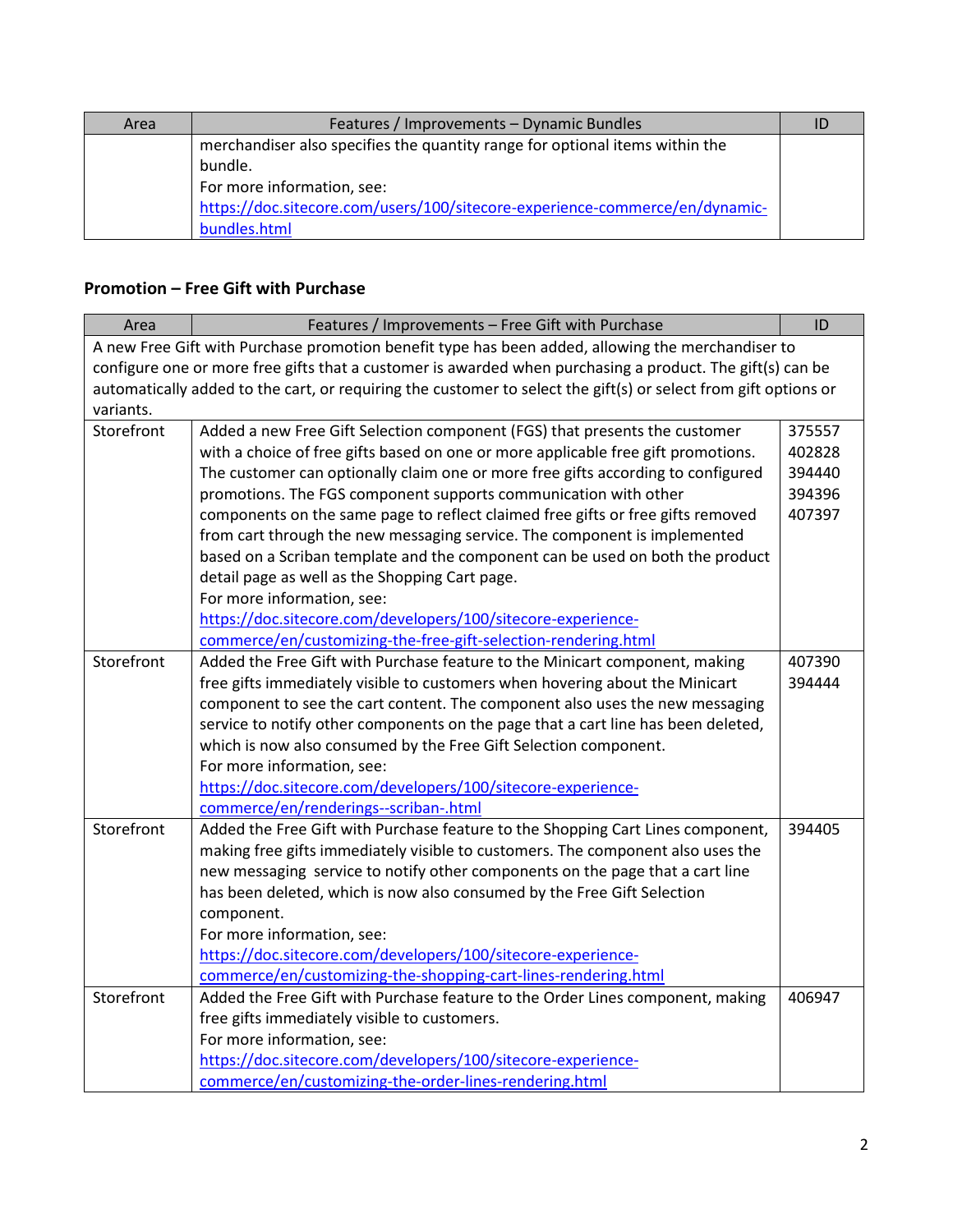| Area            | Features / Improvements - Free Gift with Purchase                                     | ID     |
|-----------------|---------------------------------------------------------------------------------------|--------|
| <b>Business</b> | Added the ability for the merchandiser to define the free gift at the sellable item   | 374256 |
| Tools           | or variant level. They can define maximum quantity that the customer can select       |        |
|                 | among free gift options. The free gift items can be defined as automatically or       |        |
|                 | manually add to cart. The free gift item is required to be in stock. The original     |        |
|                 | price and stock info of the free gift items is returned with API. The cart total does |        |
|                 | not change with the addition of a free gift.                                          |        |
|                 | For more information, see:                                                            |        |
|                 | https://doc.sitecore.com/users/100/sitecore-experience-commerce/en/work-              |        |
|                 | with-promotions.html                                                                  |        |

## **Promotions Prioritization**

| Features / Improvements - Promotions Prioritization                                                | ID     |
|----------------------------------------------------------------------------------------------------|--------|
| Added the ability for the merchandiser working in the Business Tools to control the sequence of    | 385560 |
| calculating promotions, where multiple promotions apply to the cart. This improves control in      |        |
| how overlapping promotions are intended to apply, which allows better control of how the           |        |
| overall benefits apply to customer and brand.                                                      |        |
| A default priority is set equally for each promotion, then the merchandiser can override the       |        |
| setting with a numerical value.                                                                    |        |
| For more information, see:                                                                         |        |
| https://doc.sitecore.com/users/100/sitecore-experience-commerce/en/work-with-                      |        |
| promotions.html                                                                                    |        |
| This feature goes together with the simplification provided by merging the calculation of line and |        |
| cart level promotions (see 373474 later in this document).                                         |        |

### **Return Available Promotions for Sellable Items**

| Features / Improvements - Return Available Promotions for Sellable Items                             | ID     |
|------------------------------------------------------------------------------------------------------|--------|
| Added the ability via the Engine API to return approved promotions that qualify for a given          | 372054 |
| sellable item. This adds the ability to return actual pricing that includes the discounted price. It |        |
| enables discount information to be displayed on the Storefront Product List Page and Product         |        |
| Details Page.                                                                                        |        |
| Search is used as the mechanism for returning the promotions information such as cart display        |        |
| text, benefit etc.                                                                                   |        |
| This feature is implemented in the Engine and Commerce Engine Connect for this release; it is        |        |
| not implemented in the Storefront. This feature is turned off by default. It can be turned on via    |        |
| GlobalCatalogPolicy and controlled at the individual call level via PolicyKeys:                      |        |
| IgnorePromotions.                                                                                    |        |
| For more information, see:                                                                           |        |
| https://doc.sitecore.com/developers/100/sitecore-experience-commerce/en/policy-keys.html             |        |
| and                                                                                                  |        |
| https://doc.sitecore.com/developers/100/sitecore-experience-commerce/en/retrieving-                  |        |
| available-promotions.html                                                                            |        |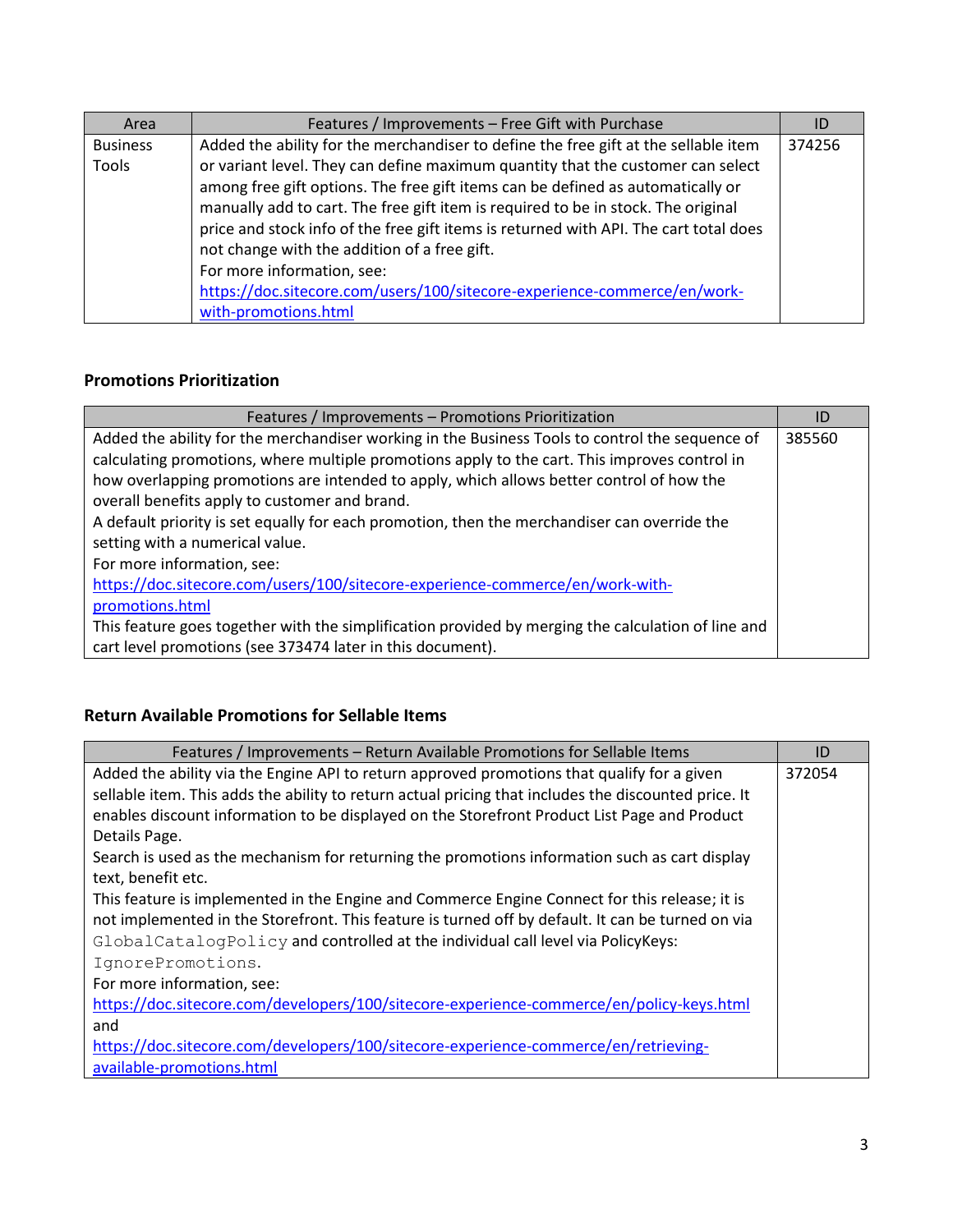#### **Deployment via Containers**

| Features / Improvements - Deployment via Containers                                                  | ID     |
|------------------------------------------------------------------------------------------------------|--------|
| Added a new deployment option based on Docker and Kubernetes. Added a Sitecore Experience            | 367305 |
| Commerce Software Development Kit (SDK) with example scripts to you help build your production       |        |
| container images. A set of prepared sample images is also provided via the Sitecore public container |        |
| registry, for preparing a sample Commerce solution deployment.                                       |        |
| Includes containers-based deployment for production (e.g. XP1 based), and for a non-production       |        |
| workstation (e.g. XPO based).                                                                        |        |
| For more information, see two XC Installation Guides for Containers on the Sitecore XC 10 download   |        |
| page:                                                                                                |        |
| https://dev.sitecore.net/Downloads/Sitecore Commerce/100/Sitecore Experience Commerce 100.aspx       |        |

# **Sample Content Hub Connector**

| Area                                                                                                      | Features / Improvements - Sample Content Hub Connector                                                      | ID     |
|-----------------------------------------------------------------------------------------------------------|-------------------------------------------------------------------------------------------------------------|--------|
| Added a sample Engine plugin, with support in Storefront and Business Tools. The connector provides a one |                                                                                                             |        |
| way synchronization of product attributes from Content Hub's PCM module and product images from           |                                                                                                             |        |
|                                                                                                           | Content Hub's DAM module to the Commerce Engine.                                                            |        |
|                                                                                                           | The sample was based on Content Hub 3.2, using the Professional Service's "ProSaaS" template for the        |        |
| schema.                                                                                                   |                                                                                                             |        |
|                                                                                                           | The feature provides a ready-to-go connector for Content Hub 3.2, and can serve as a base to be extended to |        |
|                                                                                                           | serve later Content Hub releases.                                                                           |        |
| For more information, see:                                                                                |                                                                                                             |        |
|                                                                                                           | https://doc.sitecore.com/developers/100/sitecore-experience-commerce/en/walkthroughs-and-sample-            |        |
| scenarios.html                                                                                            |                                                                                                             |        |
| Storefront                                                                                                | Added support for site wide configuration of the source for catalog images, which                           | 400901 |
|                                                                                                           | can be either the Content Hub DAM or the Media Library. The default is the                                  |        |
|                                                                                                           | Media Library for backward compatibility.                                                                   |        |
|                                                                                                           | For more information, see:                                                                                  |        |
|                                                                                                           | https://doc.sitecore.com/developers/100/sitecore-experience-                                                |        |
|                                                                                                           | commerce/en/configure-the-source-for-catalog-images.html                                                    |        |
| Storefront                                                                                                | Added support for the use of the DAM with the Commerce Search Results                                       | 400901 |
|                                                                                                           | component and component level configuration of the source for catalog images.                               |        |
|                                                                                                           | For more information, see:                                                                                  |        |
|                                                                                                           | https://doc.sitecore.com/users/100/sitecore-experience-                                                     |        |
|                                                                                                           | commerce/en/commerce-catalog-renderings.html                                                                |        |
| Storefront                                                                                                | Added support for use of the DAM with the Product Images component and                                      | 400900 |
|                                                                                                           | component level configuration of the source for catalog images.                                             |        |
|                                                                                                           | For more information, see:                                                                                  |        |
|                                                                                                           | https://doc.sitecore.com/developers/100/sitecore-experience-                                                |        |
|                                                                                                           | commerce/en/configure-the-source-for-catalog-images.html                                                    |        |
| Storefront                                                                                                | Added support for use of the DAM with the Free Gift Selection component and                                 | 400901 |
|                                                                                                           | component level configuration of the source for catalog images.                                             |        |
|                                                                                                           | For more information, see:                                                                                  |        |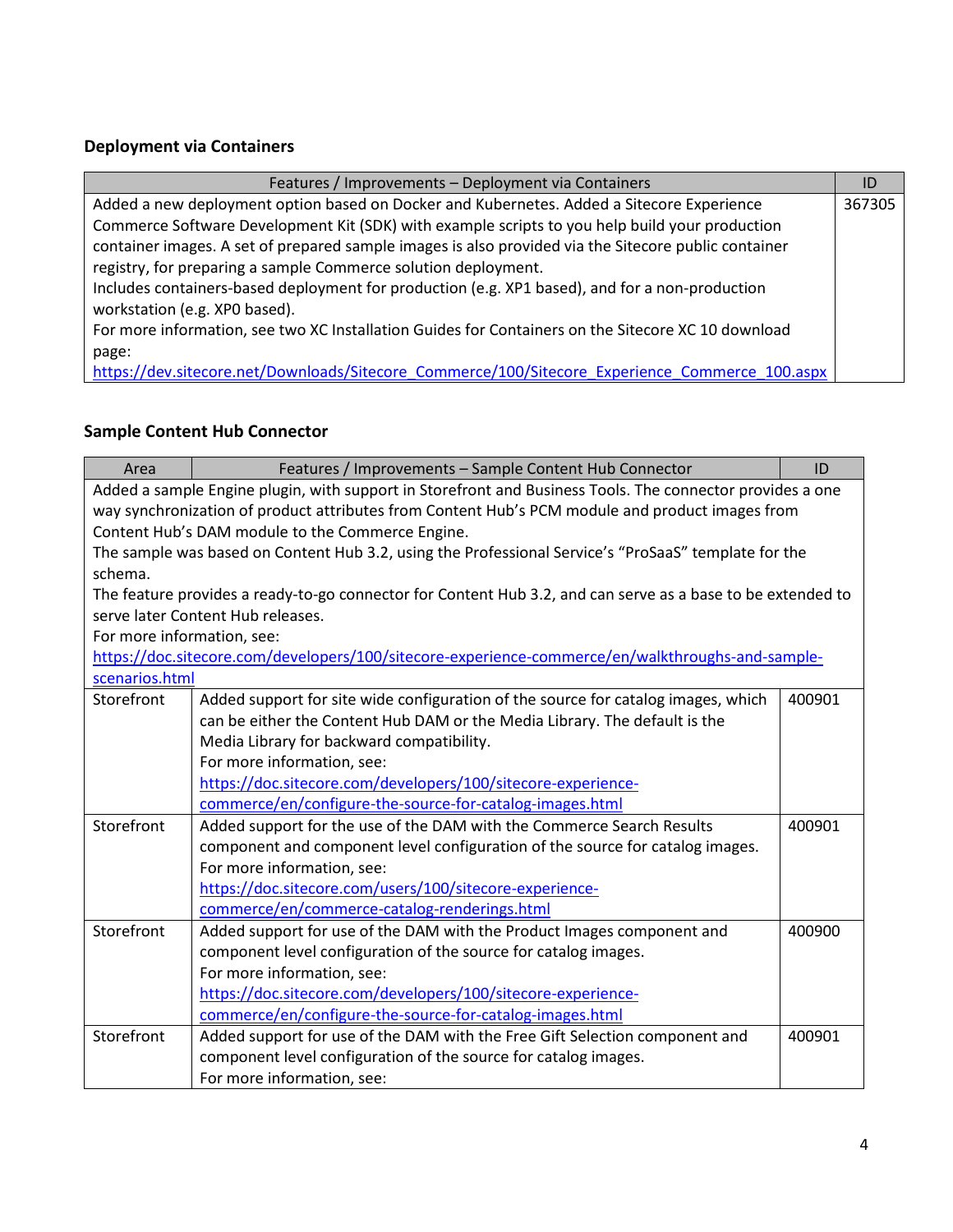| Area            | Features / Improvements - Sample Content Hub Connector                              | ID     |
|-----------------|-------------------------------------------------------------------------------------|--------|
|                 | https://doc.sitecore.com/developers/100/sitecore-experience-                        |        |
|                 | commerce/en/configure-the-source-for-catalog-images.html                            |        |
| Storefront      | Added support for use of the DAM with the Order Lines component and                 | 400901 |
|                 | component level configuration of the source for catalog images.                     |        |
|                 | For more information, see:                                                          |        |
|                 | https://doc.sitecore.com/developers/100/sitecore-experience-                        |        |
|                 | commerce/en/configure-the-source-for-catalog-images.html                            |        |
| Storefront      | Added a new embedded Scriban function sc imagelink that returns the URL             | 416706 |
|                 | for the main image of the specified catalog item based on the configured catalog    |        |
|                 | images source.                                                                      |        |
|                 | For more information, see:                                                          |        |
|                 | https://doc.sitecore.com/developers/100/sitecore-experience-                        |        |
|                 | commerce/en/the-embedded-commerce-functions-for-scriban-templates.html              |        |
| <b>Business</b> | Added the ability for the Business Tools to automatically display the data that has | 396384 |
| Tools           | been synchronized from the Content Hub's PCM and DAM modules to the XC              |        |
|                 | catalog.                                                                            |        |
|                 | For more information, see:                                                          |        |
|                 | https://doc.sitecore.com/developers/100/sitecore-experience-                        |        |
|                 | commerce/en/sample-sitecore-content-hub-to-experience-commerce-                     |        |
|                 | connector.html                                                                      |        |
| Engine          | Added a sample plugin that is delivered as part of the Engine SDK. The plugin       | 377030 |
|                 | defines the pipeline and blocks required for the Engine to register with the        | 394021 |
|                 | Content Hub's Azure Service Bus instance as a listener, to initiate synchronization |        |
|                 | queries to Content Hub, and to map the data to the sellable item properties.        |        |
|                 | For more information, see:                                                          |        |
|                 | https://doc.sitecore.com/developers/100/sitecore-experience-                        |        |
|                 | commerce/en/sample-sitecore-content-hub-to-experience-commerce-                     |        |
|                 | connector.html                                                                      |        |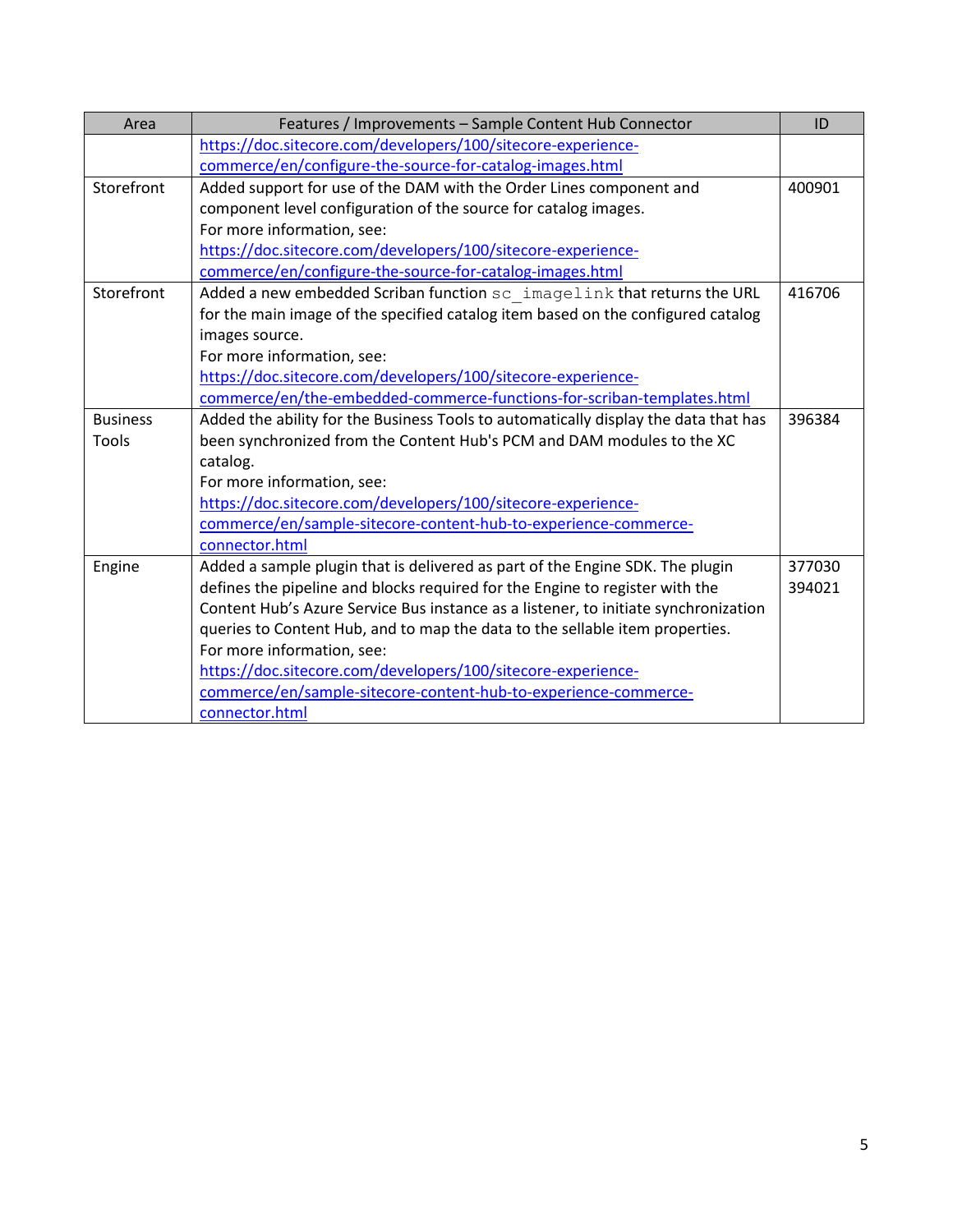## **Storefront Improvements**

| Features / Improvements - Storefront                                                           | ID     |
|------------------------------------------------------------------------------------------------|--------|
| Added a new Storefront Bundle component rendering variant based on Scriban templating,         | 385667 |
| providing a better developer experience by reducing the complexity of the rendering variant.   | 386987 |
| This also provides support for optional bundled items and upgradable items.                    |        |
| For more information, see:                                                                     |        |
| https://doc.sitecore.com/developers/100/sitecore-experience-commerce/en/customizing-the-       |        |
| product-bundle-rendering.html                                                                  |        |
| Added a new generic messaging service for improved developer experience. It allows better and  | 385870 |
| uniform inter-component communication.                                                         | 358142 |
| For more information, see:                                                                     |        |
| https://doc.sitecore.com/developers/100/sitecore-experience-commerce/en/rendering-             |        |
| communication.html                                                                             |        |
| Added a new RecommendedProducts search token for looking up recommended products               | 372529 |
| based on the last order placed. This can be used with the Commerce Search Results component    |        |
| to list recommended products.                                                                  |        |
| For more information, see:                                                                     |        |
| https://doc.sitecore.com/developers/100/sitecore-experience-commerce/en/commerce-search-       |        |
| scopes.html                                                                                    |        |
| Added a new embedded Scriban extension method sc xc translate that provides access             | 364129 |
| to Commerce Terms under the Commerce Control Panel.                                            |        |
| For more information, see:                                                                     |        |
| https://doc.sitecore.com/developers/100/sitecore-experience-commerce/en/the-embedded-          |        |
| commerce-functions-for-scriban-templates.html                                                  |        |
| Added two new Scriban embedded objects o sitecontext and o storefrontcontext                   | 393191 |
| that provide access to SiteContext and the current catalog item. This is useful when the       |        |
| wildcard URL navigation approach is in use, and in connecting with canonical URLs.             |        |
| For more information, see:                                                                     |        |
| https://doc.sitecore.com/developers/100/sitecore-experience-commerce/en/the-embedded-          |        |
| commerce-items-and-objects-for-scriban-templates.html                                          |        |
| Improved the Commerce Search Result component to support retrieval of price and stock          | 371651 |
| information as part of the standard call to the SXA search service. This reduces the number of |        |
| calls from 2 to 1, yielding better performance. However, this change may have an impact on     |        |
| performance where a CDN is in use.                                                             |        |
| For more information see:                                                                      |        |
| https://doc.sitecore.com/developers/100/sitecore-experience-commerce/en/understanding-         |        |
| asynchronous-calls-and-caching.html                                                            |        |
| Refactored the Product Price component into a new Scriban template based component,            | 309840 |
| providing a better developer experience.                                                       |        |
| The existing component has been retained for backward compatibility but marked deprecated.     |        |
| For more information, see:                                                                     |        |
| https://doc.sitecore.com/developers/100/sitecore-experience-commerce/en/customizing-the-       |        |
| product-price-rendering.html                                                                   |        |
| Refactored the Minicart component into a new Scriban template based component, providing a     | 377880 |
| better developer experience. The component now also uses the new messaging service to notify   |        |
| other components on the page that a cart line has been deleted and that changes have been      |        |
| made to the cart, so that content is refreshed.                                                |        |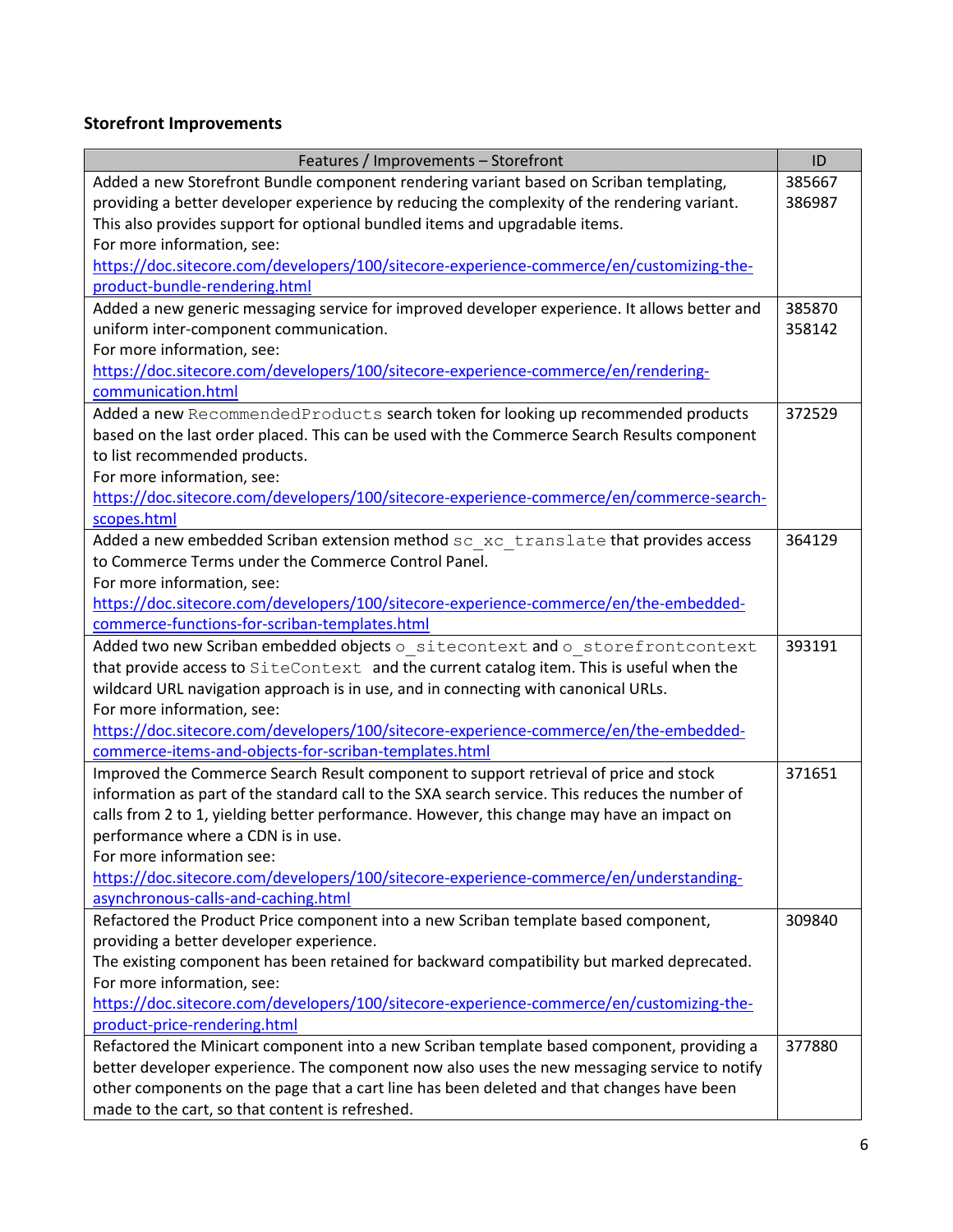| Features / Improvements - Storefront                                                                | ID     |
|-----------------------------------------------------------------------------------------------------|--------|
| The existing component has been retained for backward compatibility but marked deprecated.          |        |
| For more information, see:                                                                          |        |
| https://doc.sitecore.com/developers/100/sitecore-experience-commerce/en/configure-the-              |        |
| minicart-rendering.html                                                                             |        |
| Refactored the Shopping Cart Lines component into a new Scriban template based component,           | 278268 |
| providing a better developer experience. The component now also uses the new messaging              |        |
| service to notify other components on the page that a cart line has been deleted and that           |        |
| changes have been made to the cart, so that content is refreshed.                                   |        |
| The existing component has been retained for backward compatibility but marked deprecated.          |        |
| For more information, see:                                                                          |        |
| https://doc.sitecore.com/developers/100/sitecore-experience-commerce/en/customizing-the-            |        |
| shopping-cart-lines-rendering.html                                                                  |        |
| Refactored the Order Lines component into a new Scriban template based component, providing         | 406945 |
| a better developer experience.                                                                      |        |
| The existing component has been retained for backward compatibility but marked deprecated.          |        |
| For more information, see:                                                                          |        |
| https://doc.sitecore.com/developers/100/sitecore-experience-commerce/en/customizing-the-            |        |
| order-lines-rendering.html                                                                          |        |
| Integrated Babel transpilation into the Storefront solution, providing a better developer           | 318282 |
| experience in writing JS and supporting different browser versions. This conforms to eslint rules   |        |
| for ECMAScript 6 and provides support for ES6 syntax in the Storefront code base.                   |        |
| For more information, see:                                                                          |        |
| https://doc.sitecore.com/developers/100/sitecore-experience-commerce/en/add-ecmascript-6--          |        |
| to-sxa-storefront-themes.html                                                                       |        |
| Commerce search related page events (FacetApplied, SortorderApplied) are now                        | 355653 |
| triggered when SXA Search components are used, including the Commerce Search Results                |        |
| component.                                                                                          |        |
| For more information, see:                                                                          |        |
| https://doc.sitecore.com/developers/100/sitecore-experience-commerce/en/extending-the-              |        |
| commerce-search-results-rendering-with-analytics.html                                               |        |
| A new Relevance option has been added to the Commerce sort options under the Sort Results           | 373729 |
| component. It is now the default sort option when the customer visits the site. It is configured to |        |
| use the Relevance sort direction, which means it honors boosting rules.                             |        |
| For more information, see:                                                                          |        |
| https://doc.sitecore.com/developers/100/sitecore-experience-commerce/en/create-and-                 |        |
| configure-a-sort-order-for-a-list-of-products.html                                                  |        |

### **Commerce Connect Improvement**

| Features / Improvements - Commerce Connect                                                         | ID     |
|----------------------------------------------------------------------------------------------------|--------|
| Introduced a new processor for the New Order Placed pipeline. The processor flushes the            | 400889 |
| current interaction with xDB and initiates the post-processing and population of calculated facets |        |
| like CommerceInteractionsCache that store data about orders placed. This is useful when            |        |
| showing recommendations to the customer based on their last order placed within the same           |        |
| session.                                                                                           |        |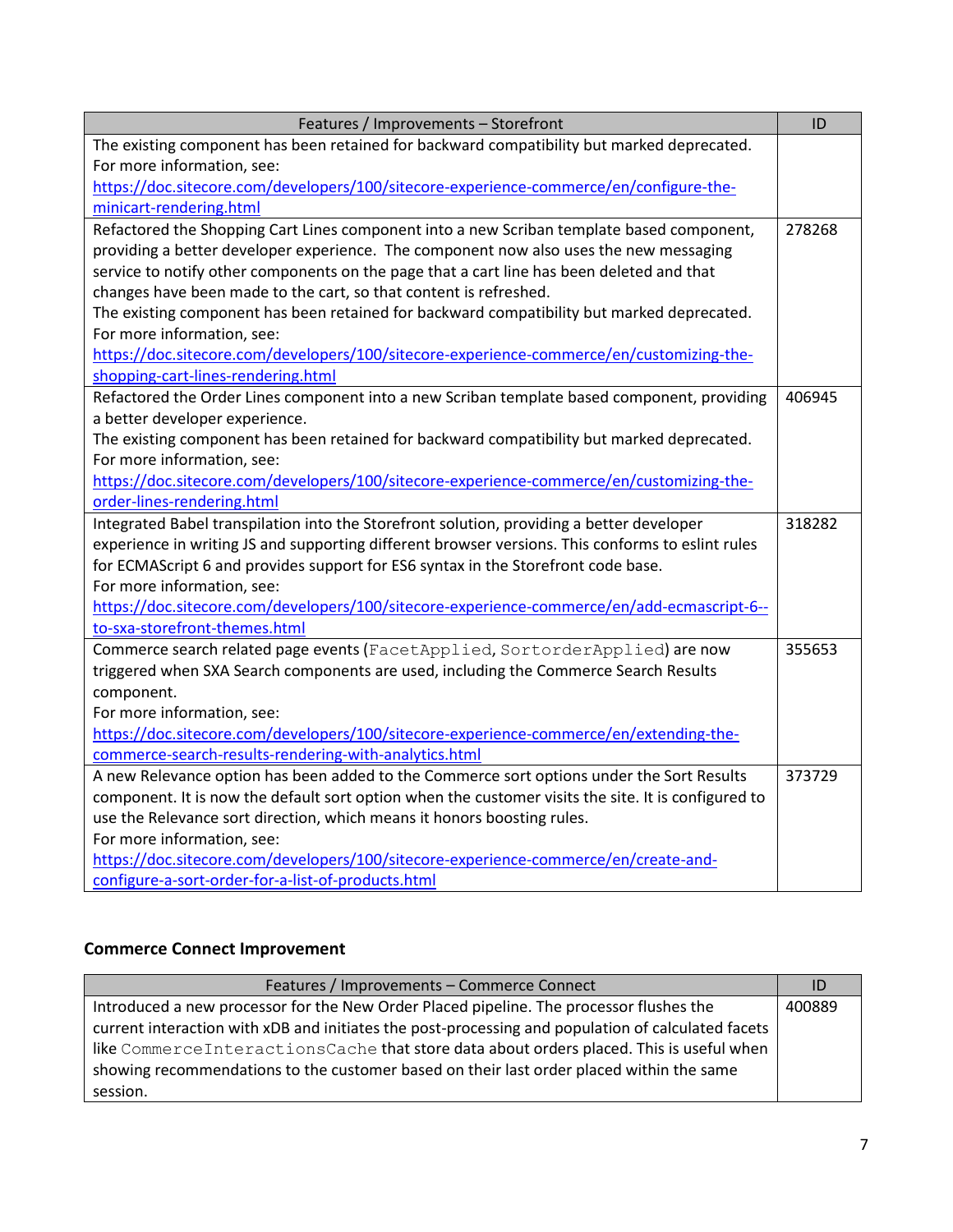| Features / Improvements - Commerce Connect                                                           | ٦D |
|------------------------------------------------------------------------------------------------------|----|
| The processor is disabled by default because of the possible impact; it splits the current session   |    |
| into multiple interactions in xDB. When not enabled, the recommendations based on last order         |    |
| will not display until the next visit/session because the interaction will not be processed and data |    |
| will not be stored in the calculated facet until the session ends.                                   |    |

#### **Business User Experience Improvements**

| Features / Improvements - Business User Experience                                                  | ID     |  |
|-----------------------------------------------------------------------------------------------------|--------|--|
| Improved the navigation within the Inventory Management interface to make it easier to edit         |        |  |
| inventory details. The user is now able to view inventory details directly by selecting a sellable  |        |  |
| item listed in the Inventory Management interface, whereas previously selecting the sellable        |        |  |
| item would navigate to a sellable item details page.                                                |        |  |
| For more information, see:                                                                          |        |  |
| https://doc.sitecore.com/users/100/sitecore-experience-commerce/en/work-with-                       |        |  |
| inventory.html                                                                                      |        |  |
| Improved the navigation when creating a new item in the Business Tools by redirecting to that       | 372675 |  |
| new item upon creation, whereas previously when the item was created the user had to search         |        |  |
| for the created item. This enhancement is enabled by default on the Authoring environments of       |        |  |
| Habitat and AdventureWorks. It is disabled on the Shops environments because items created in       |        |  |
| the Shops environment are not published, so redirect does not apply.                                |        |  |
| Added the ability to filter on the current catalog when associating sellable items to a category.   | 345850 |  |
| For more information, see:                                                                          | 415126 |  |
| https://doc.sitecore.com/users/100/sitecore-experience-commerce/en/work-with-a-sellable-            |        |  |
| item.html                                                                                           |        |  |
| Added a search restriction as part of bundle item selection, to restrict the search to items to     | 388473 |  |
| within the current catalog. This avoids users from getting error messages when they try to          |        |  |
| associate sellable items from other catalogs.                                                       |        |  |
| Added the ability to display in the Business Tools if a sellable item is contained in a bundle.     | 391304 |  |
| Added a new SellableItemToBundle relationship.                                                      |        |  |
| Added the ability for the merchandiser to target a promotion to the specific currency being used    | 271011 |  |
| in the current context of the customer's session. This capability improves the usability in setting |        |  |
| up promotions for multi-currency environments.                                                      |        |  |
| For more information, see:                                                                          |        |  |
| https://doc.sitecore.com/users/100/sitecore-experience-commerce/en/promotions-                      |        |  |
| qualifications.html                                                                                 |        |  |
| Added validation upon deleting a sellable item from the catalog. If the sellable item is part of a  | 406775 |  |
| bundle, the user is prompted to disassociate the sellable item from the bundle first.               |        |  |
| For more information, see:                                                                          |        |  |
| https://doc.sitecore.com/users/100/sitecore-experience-commerce/en/work-with-a-sellable-            |        |  |
| item.html                                                                                           |        |  |
| Implemented UI improvements to the PriceCard Snapshot page to more clearly describe how             | 342966 |  |
| quantity and pricing is defined. For example, the Quantity defines the number of items in a cart    |        |  |
| when the price should be applied, and Price defines a new Sell Price for just one item.             |        |  |
| For more information, see:                                                                          |        |  |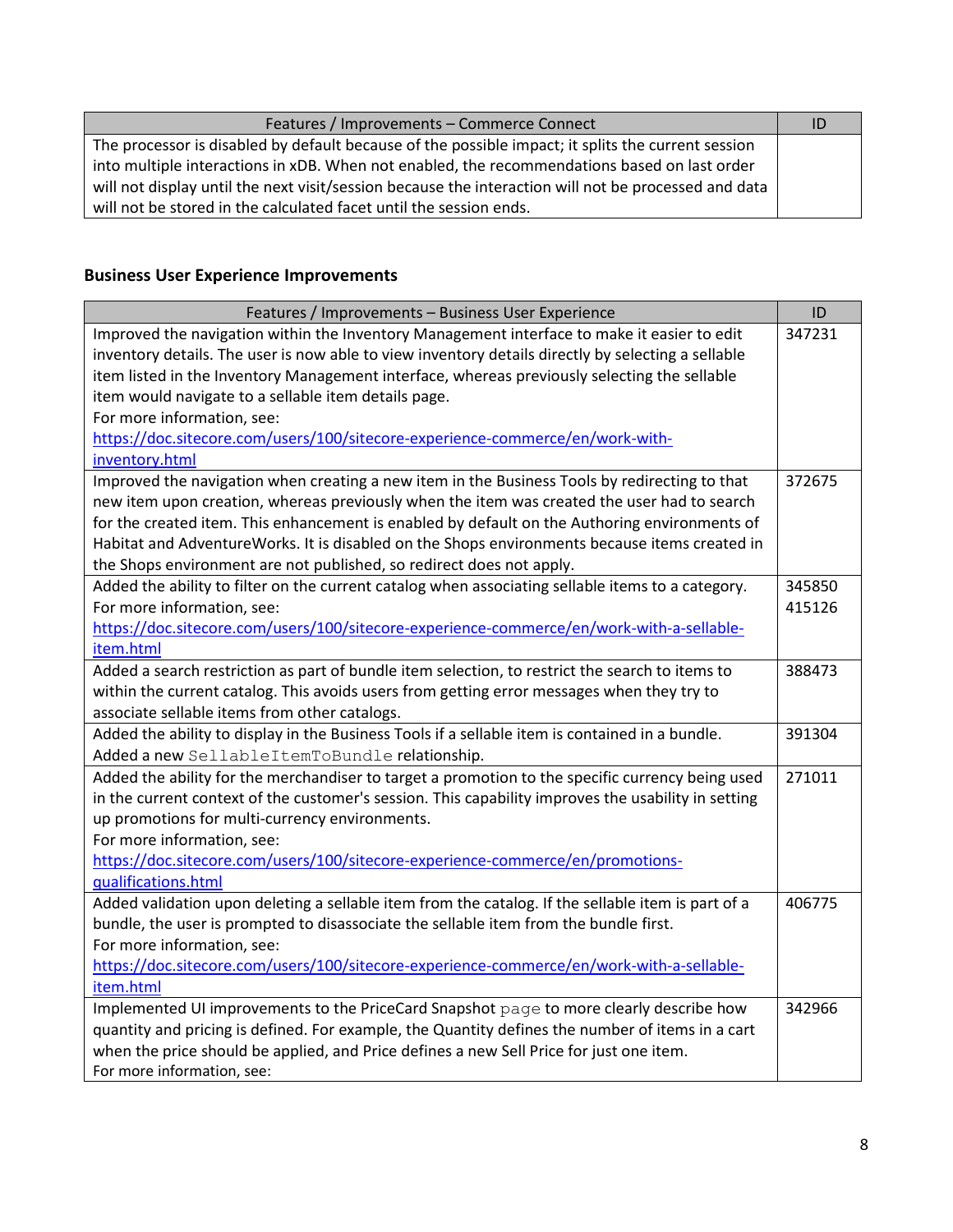| Features / Improvements – Business User Experience                                  |  |
|-------------------------------------------------------------------------------------|--|
| https://doc.sitecore.com/users/100/sitecore-experience-commerce/en/work-with-price- |  |
| cards.html                                                                          |  |

# **Performance and Scalability**

| Area                | Features / Improvements - Performance and Scalability                              | ID     |
|---------------------|------------------------------------------------------------------------------------|--------|
| Generic             | Added a new API endpoint in the Engine enabling provider-agnostic search, so       | 379266 |
| Search              | that the user of this API does not need to know whether XC is configured to work   | 379916 |
|                     | with a specific search provider.                                                   |        |
|                     | In addition to providing a more generic capability, this improvement enables the   |        |
|                     | Pricing, Promotions discovery performance improvements (see 378595 below).         |        |
|                     | For more information, see:                                                         |        |
|                     | https://doc.sitecore.com/developers/100/sitecore-experience-                       |        |
|                     | commerce/en/generic-search-framework.html                                          |        |
| Search              | Improved the handling of throttled requests for Azure Search read operations.      | 407651 |
|                     | Implement restart if requests are throttled causing multiple exceptions.           |        |
| Search              | Rectified how the Catalog and Cart controllers queried for data. They now          | 418772 |
|                     | correctly query the cache, instead of the previous behavior of querying the SOLR   | 418773 |
|                     | or Azure search services. This improvement reduces the likelihood that the search  |        |
|                     | service becomes overloaded when the system is loaded with heavy traffic.           |        |
| Indexing            | Continued from XC9.3 further improved indexing performance by reducing the         | 385778 |
|                     | impact of catalog size on time to complete a full indexing operation.              |        |
| Incremental         | Improved the performance of incremental indexing, which helped Azure Search        | 418774 |
| indexing            | to function correctly when under heavy load.                                       |        |
| <b>Mappings</b>     | Enabled Commerce to Content Tree mappings to be fetched in bulk from the           | 421177 |
|                     | Engine, instead of making individual calls which can result in many HTTP requests. |        |
|                     | This mapping occurs after indexing has completed, when updating the mappings       |        |
|                     | on the CM and CD roles.                                                            |        |
| <b>Mappings</b>     | Prevented all catalogs being loaded into the mappings operation, when only one     | 423535 |
|                     | catalog was selected. Only the selected catalog needed to be loaded. This          |        |
|                     | improvement could potentially significantly reduce the time to complete the        |        |
|                     | mappings operation, and reduce the memory consumption on the CM role.              |        |
| <b>Mappings</b>     | Updated the CheckTemplatesMapping () method to check if the template               | 426656 |
|                     | had been loaded within the lock. In a scenario where there were multiple           |        |
|                     | requests coming to the lock after the lock was released, the first request entered |        |
|                     | the lock and called InvokeHttpClientGet before the template was loaded.            |        |
|                     | This resulted in a call to load the templates that could have been avoided, and in |        |
|                     | some cases resulted in over 5% of threads being blocked.                           |        |
| <b>Bulk caching</b> | Added support for bulk caching operations in the Sitecore caching Framework        | 391534 |
|                     | libraries. Added support for the MGET bulk get operation including updating        |        |
|                     | Sitecore. Framework. Caching. Redis to a version that supports MGET.               |        |
|                     | This enables the Pricing, Promotions discovery performance improvements (see       |        |
|                     | 378595 below).                                                                     |        |
| Sliding cache       | Improved the sliding cache behavior so that more frequently used items tend to     | 412856 |
|                     | remain within the cache, versus stale items. This has the effect of reducing the   |        |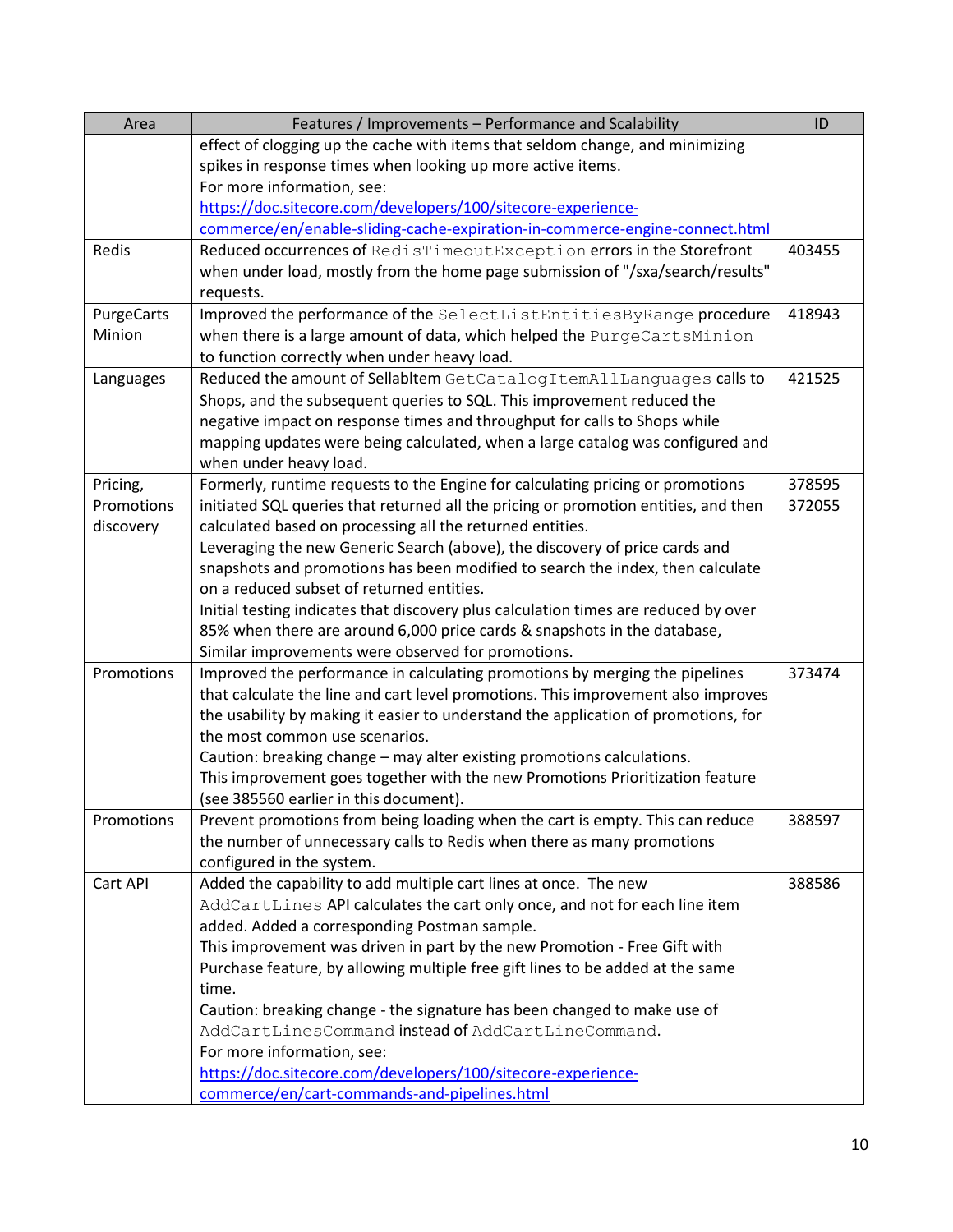| Area      | Features / Improvements - Performance and Scalability                                    | ID |
|-----------|------------------------------------------------------------------------------------------|----|
| Customers | Reduced the time to load the Business Tools' Customers dashboard, when there is   413889 |    |
|           | a large number of registered customers stored in the database, for example over          |    |
|           | 5 million customers.                                                                     |    |

## **Framework and 3rd Party Software**

| Features / Improvements – Framework and 3 <sup>rd</sup> Party Software      | ID     |
|-----------------------------------------------------------------------------|--------|
| Rebased on .NET 4.8                                                         | 385781 |
| Updated to .NetStandard                                                     | 396388 |
| Updated OData to the official release version of Microsoft.AspNetCore.OData |        |
|                                                                             | 399608 |
| Updated .NET Core from 2.1 to 3.*                                           | 401801 |
| Updated to SOLR 8.4 and SOLRNet 1.0.19                                      | 385815 |

#### **Sample Data**

| Features / Improvements - Sample Data                                                      |        |
|--------------------------------------------------------------------------------------------|--------|
| Added the ability to deploy the Commerce Engine without requiring the Habitat or           | 270595 |
| AdventureWorks sample data.                                                                |        |
| Added sample static and dynamic bundles to the Habitat Catalog sample data.                |        |
|                                                                                            | 373181 |
| Added sample free gift with purchase promotions to the Habitat promotion book sample data. | 399911 |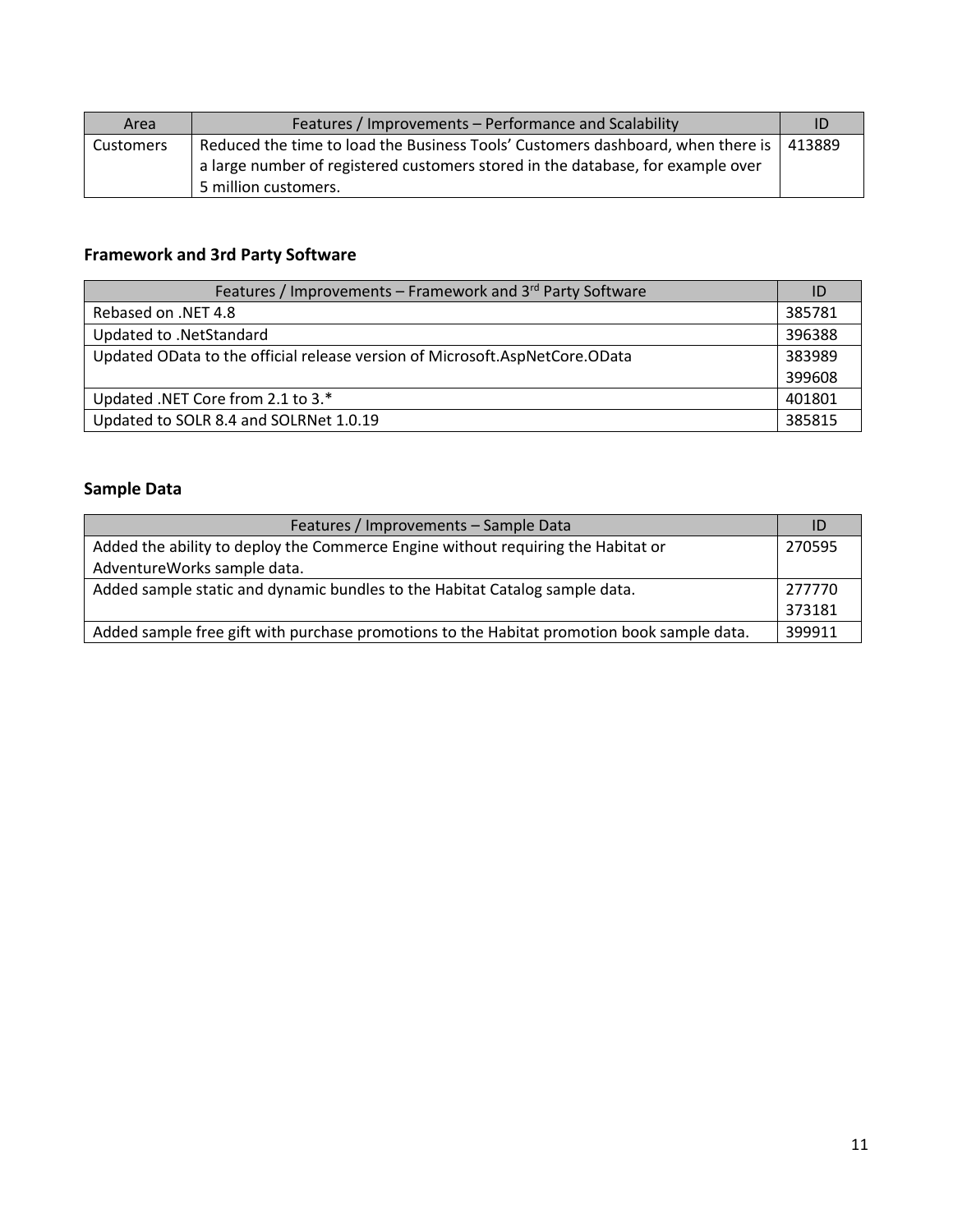# <span id="page-11-0"></span>Resolved Issues

| Area          | <b>Resolved Issues</b>                                                               | ID      |
|---------------|--------------------------------------------------------------------------------------|---------|
| Catalog       | Data import could fail if the Relationship Definition belonged to another Catalog.   | 377022  |
|               | Example: create two Catalogs each using the same Relationship Definition entity;     | 377028  |
|               | export both to a zip package; import each one by one. Result: import of the          |         |
|               | second Catalog failed with an error related to the Relationship Definition.          |         |
| Catalog       | The processing of                                                                    | 401930  |
|               | CatalogSystemIntervalAsynchronousStrategyBase compared                               | 401932  |
|               | Local Time with UTC, which resulted in delays in processing.                         |         |
| Catalog       | The processing of CatalogUpdateMappings incorrectly retained outdated                | 404473  |
|               | versions of the Entities.                                                            | 404477  |
| Catalog       | Association and dissociation of a child entity to a parent only considered the       | 406355  |
|               | version of the parent; it did not correctly consider the version of the child item.  | 404477  |
| Catalog       | The rendering of Related Items could corrupt the relationship links for products     | 408670  |
|               | associated to more than two catalogs or storefronts.                                 | 408671  |
| Catalog       | Orphaned Categories and SellableItems could cause a NullReferenceException           | 402728, |
|               | when they were accessed or indexed.                                                  | 404293  |
| Catalog       | Child items such as Categories in the same level could disappear from the            | 385595  |
|               | Storefront navigation, after modifying another unrelated item.                       |         |
| Catalog       | Product catalog item and catalog content was missing in web after publishing the     | 278778  |
|               | Storefront.                                                                          |         |
| Habitat       | The delivered sample Habitat catalog contained duplicate variants, which were        | 270907  |
| sample        | causing error message, "An invalid variant combination has been selected" when       | 336758  |
| Catalog       | browsing sellable items on a Storefront site.                                        | 376734  |
| Merchandising | Updating data templates from the Content Editor created templates with new           | 276416  |
|               | GUIDs. For example, in the Bus Tools create a Composer Template and assign it to     | 315713  |
|               | all items in the Catalog by assigning it to the SellableItem entity; now in Sitecore |         |
|               | delete and recreate the Sitecore templates using the buttons on the Commerce         |         |
|               | tab and assign it to a template; repeat this a second time. Result: the recreated    |         |
|               | template has a different GUID, so it cannot be resolved.                             |         |
| Merchandising | An insufficient error message was displayed when trying to add an existing           | 282044  |
|               | category to a new catalog.                                                           |         |
| Merchandising | The quantity was not localized in the Business Tools - Pricing table on the          | 300105  |
|               | PriceSnapshotDetails page.                                                           |         |
| Merchandising | Composer Templates with special characters in the view display name resulted in      | 312087  |
|               | breaking the Update Data Templates, in some scenarios.                               |         |
| Merchandising | The SellableItemToBundle list was incorrectly removed after disassociating           | 378207  |
|               | one of several variants from the bundle. This list should have remained in the       |         |
|               | RelationshipLists, and only be removed after all its variants have been              |         |
|               | disassociated.                                                                       |         |
| Merchandising | It was not possible to delete an image from a variant if a sellable item did not     | 379961  |
|               | have an image assigned.                                                              |         |
| Merchandising | A Static Bundle containing both a physical and a digital sellable item could not be  | 381056  |
|               | processed correctly.                                                                 | 334357  |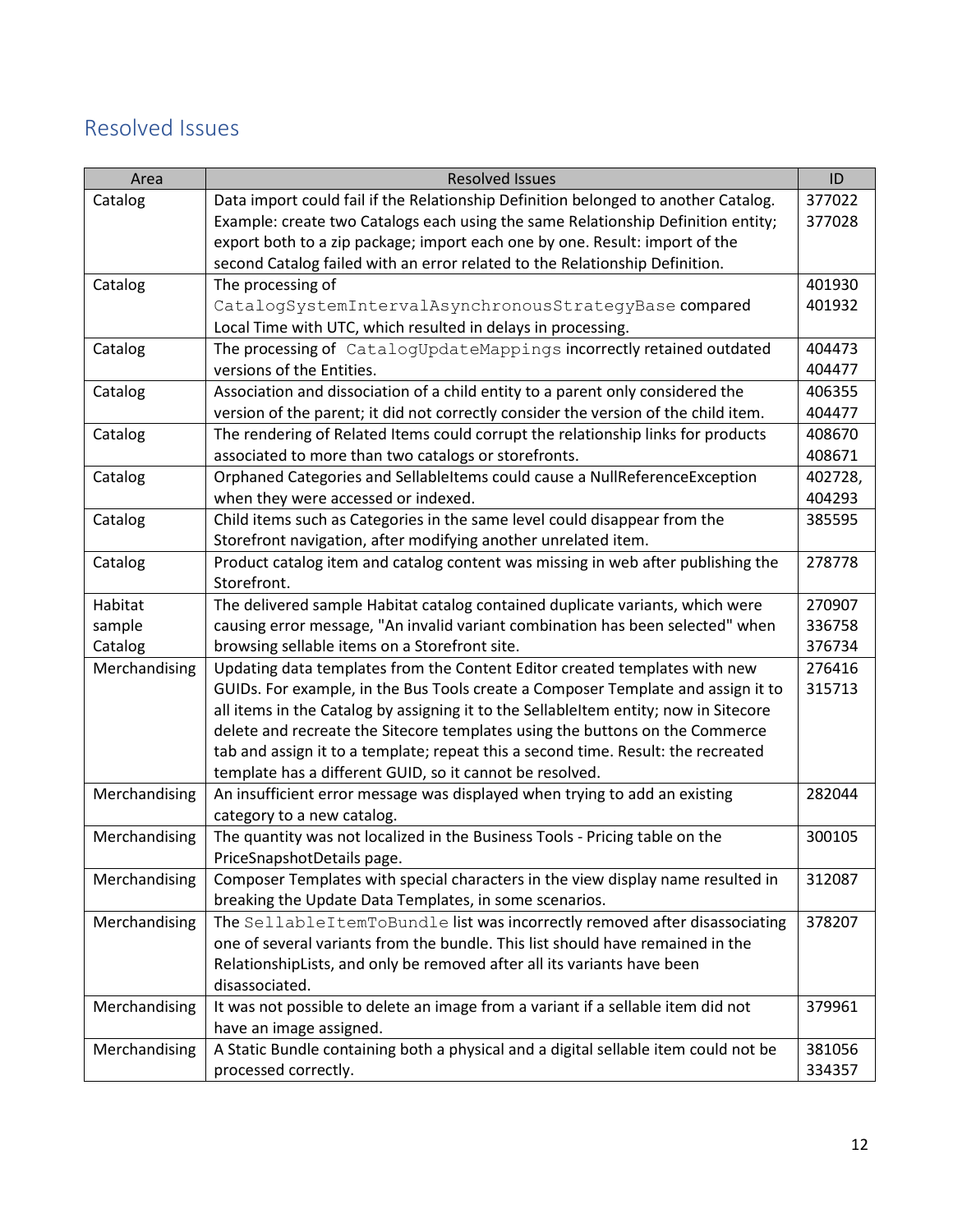| Area          | <b>Resolved Issues</b>                                                              | ID     |
|---------------|-------------------------------------------------------------------------------------|--------|
| Merchandising | The BundleToSellableItem relationship did not get removed from the                  | 404896 |
|               | database after the bundle was deleted.                                              |        |
| Merchandising | Location data was missing from a SellableItem in the Business Tools, pertaining to  | 388463 |
|               | a language that was just added.                                                     |        |
| Promotions    | Users were unable to create a custom qualification when the input field was the     | 282057 |
|               | DateTime Picker.                                                                    |        |
| Promotions    | Applying several promotions or coupons with the Get Free Shipping benefit could     | 355178 |
|               | result in the Total Discount being larger the Shipping cost.                        |        |
| Promotions    | A customer who had not previously made an order was not able to gain a benefit      | 313678 |
|               | using the CurrentCustomerOrdersTotalCondition.                                      |        |
| Promotions    | A private coupon allocation could be created even if the operation had been         | 384011 |
|               | canceled.                                                                           |        |
| Promotions    | Applying a promotion to a Cart with a higher value than cart total resulted         | 410423 |
|               | incorrectly with a negative subtotal.                                               |        |
| Promotions    | Coupons from a Promotion Book that had not been associated with a Catalog           | 415565 |
|               | could be added to a Cart, whereas this should not have been possible.               |        |
| Promotions    | The Edit End Date operation was enabled for a disabled promotion, whereas this      | 414260 |
|               | operation should not have been permitted.                                           |        |
| Promotions    | English property values of Promotions disappeared after moving the Promotion        | 384987 |
|               | between workflow states, from Request Approval to Reject.                           |        |
| Entitlements  | The KnownEntitlementsTags policy was not taken into account because the             | 277156 |
|               | entitlement tag was hardcoded in the                                                |        |
|               | FilterCartLineFulfillmentOptionsBlock.                                              |        |
| Fulfillment   | Fulfillment fees were incorrectly calculated in multi-currency scenarios.           | 380621 |
| Returns       | The Refund transaction amount was incorrect in certain situations when              | 390816 |
|               | performing multiple returns on same order, with federated payments.                 |        |
| Indexing      | The operation of the incremental and full Catalog Indexes resulted in different     | 350171 |
|               | results, for unpublished Catalog versions.                                          |        |
| Indexing      | The incremental and full index minions were incorrectly configured to run at the    | 419210 |
|               | same time. For example, Pricing incremental and full index minions manipulate       |        |
|               | the same type of entities so if they ran at the same time, concurrency errors could |        |
|               | potentially occur.                                                                  |        |
| Indexing      | The full path to the child entity in the index field handler was not calculated     | 409570 |
|               | correctly if multiple versions of a parent entity existed.                          | 409753 |
| Indexing      | Switch-on-release for Solr in Experience Platform indexing was not functioning      | 411076 |
|               | correctly.                                                                          |        |
| Indexing      | Commerce index implementations were not fully aligned between Solr and Azure.       | 381489 |
|               | For example, the ArtifactStoreId and DateCreated fields in Azure were               |        |
|               | incorrectly marked as IsRetrievable = false so these fields were missed             |        |
|               | in Azure.                                                                           |        |
| Indexing      | Errors may occur in the Commerce Engine command                                     | 403450 |
|               | AzureContextCommand.QueryDocuments.Index:PriceCardsScope                            |        |
|               | when the system is heavy loaded with traffic.                                       |        |
| Indexing      | The threshold for cleaning all caches on the indexing: completed event              | 410145 |
|               | handler was not configurable.                                                       | 304030 |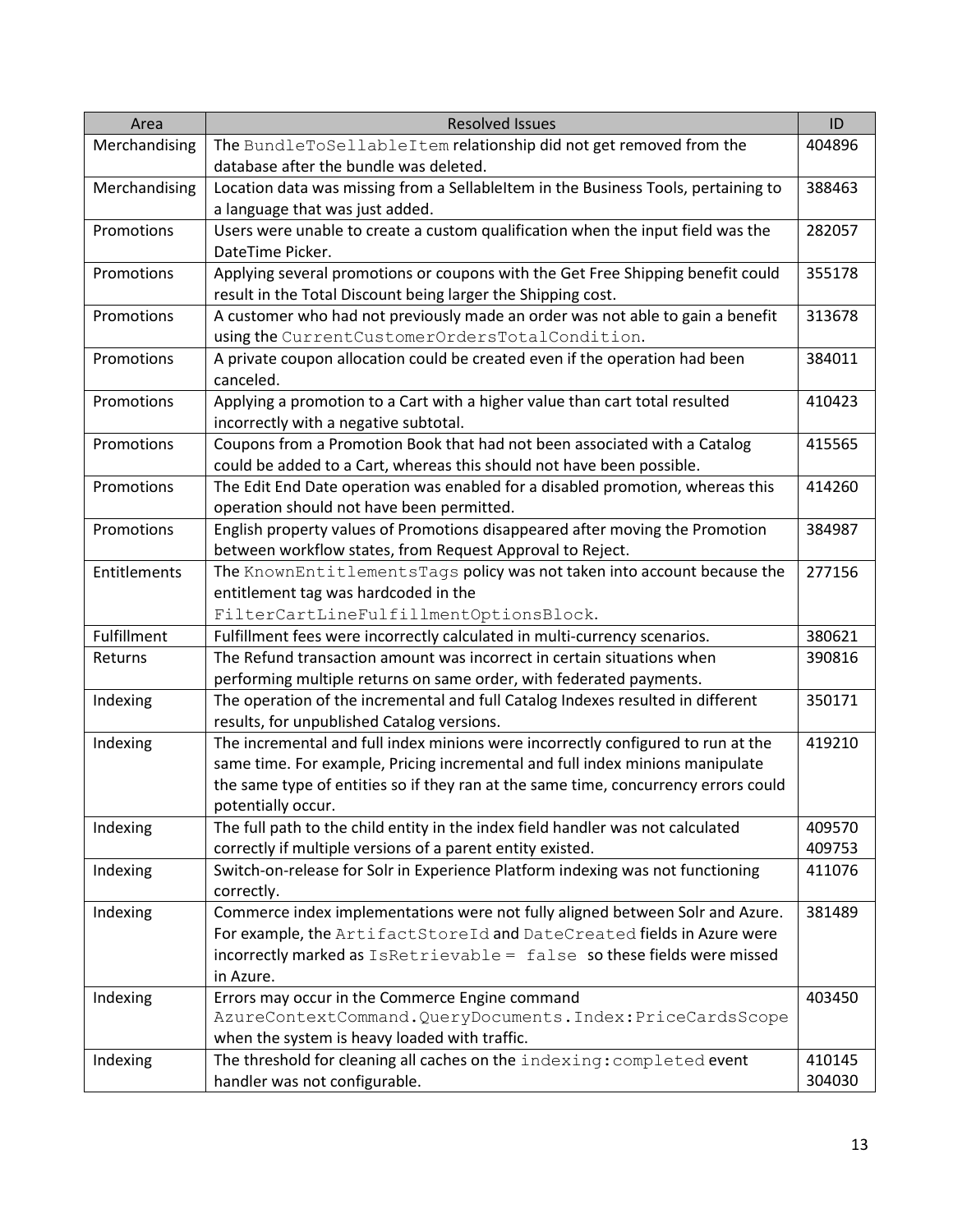| Area           | <b>Resolved Issues</b>                                                                       | ID      |
|----------------|----------------------------------------------------------------------------------------------|---------|
|                | It had a hardcoded check if number of changes is greater than 20. If so all Sitecore         |         |
|                | caches are cleared, this created a performance degradation for Sitecore instances            |         |
|                | until the caches were populated again. A setting of 20 could be small in some                |         |
|                | instances, and it could not easily be changed through configuration.                         |         |
| Caching        | The GetItemByPathPipeline could create inconsistent cache records.                           | 385005  |
| Caching        | Unpublished Sellable Items data could disappear from Content Management, and                 | 386054, |
|                | the Business Tools, due to NegativeCache not functioning correctly.                          | 386263  |
| Caching        | The CommercePublishCacheRefresh handler of the                                               | 342364  |
|                | publish: end: remote event failed on the CD instance, when a targeted                        |         |
|                | database had different names between the CD and CM.                                          |         |
| Caching        | A CacheRefreshEvent event was incorrectly still being raised from the                        | 388481  |
|                | RemoveItemFromSitecoreCaches method.                                                         |         |
| Mappings to    | Transient errors accessing Mapping info from the Shared Database could cause                 | 396731  |
| Platform       | short term downtime when an Azure App Service deployment was scaled out.                     | 396734  |
| Redis          | The Commerce Engine did not gracefully handle Redis failure scenarios, for                   | 395155  |
|                | example the Engine failed to persist entities. Improvements enabled the Engine to            |         |
|                | continue to function correctly even when Redis failed.                                       |         |
| <b>Minions</b> | Minions returned the status code of "OK" when a failure occurred, and should                 | 282048  |
|                | have reported that error(s) occurred with a proper status code.                              |         |
| Content item   | A Storefront item was not always retrieved from the ContentEntities table even               | 409282  |
|                | though it existed. Instead an InvalidShop error appeared, "Shop                              | 358019  |
|                | 'CommerceEngineDefaultStorefront' does not exist."                                           |         |
| Import         | Import of relationships failed due to the path separator. Different zip archiving            | 425202  |
|                | tools may produce different paths inside the archive. The path to the relationships          |         |
|                | folder in an import file was assigned an unexpected path separator ( $/$ vs $\iota$ ), which |         |
|                | caused it to be picked up by the relationship import and throw exceptions. Note              |         |
|                | that this only affected the relationships, as all other files were stored in the root of     |         |
|                | the archive.                                                                                 |         |
| Storefront     | When placing an order from an abandoned cart in a newly created site, the                    | 382582  |
|                | product details were missing from the abandoned cart email.                                  |         |
| Storefront     | For anonymous customers, an email was not sent to the user when an order was                 | 381952  |
|                | placed, or when the shopping cart was abandoned. The cause was the contact was               | 384728  |
|                | not enrolled in the Marketing Automation plans due to an issue with xDB Tracker.             |         |
| Storefront     | BulkManager.GetSellableItemSummary added an extra slash to the URL                           | 395221  |
|                | request to the Commerce Engine, which broke pages containing the Commerce                    |         |
|                | Search Results component.                                                                    |         |
| Storefront     | The pipeline processor TriggerOrderOutcome had been incorrectly                              | 349119  |
|                | commented out, due to an error in the Experience Platform code. This processor is            |         |
|                | now correctly executed from the pipeline                                                     |         |
|                | commerce.orders.submitVisitorOrder.                                                          |         |
| Storefront     | Two commerce scripts cart-minicart-model.js and catalog-                                     | 387747  |
|                | productvariant-model.js used the self variable without the var keyword,                      |         |
|                | effectively breaking custom js since it becomes global.                                      |         |
| Storefront     | In the add to cart component, the quantity could not be changed after the user               | 276561  |
|                | had entered a number. It was not required to have both buttons provided by the               |         |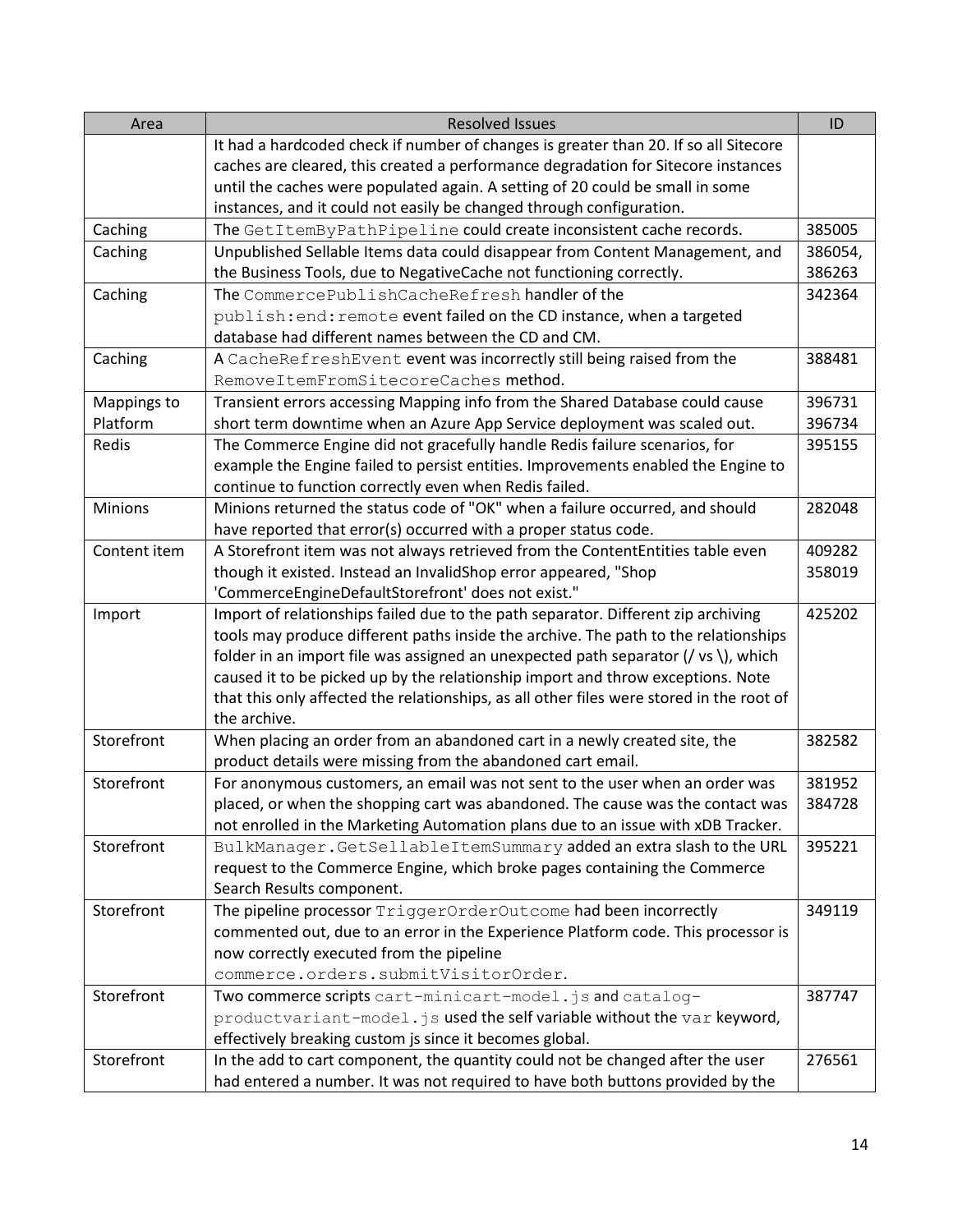| Area       | <b>Resolved Issues</b>                                                           | ID     |
|------------|----------------------------------------------------------------------------------|--------|
|            | brower and buttoms provided by the component, so the browser provided            |        |
|            | buttons have been hidden using CSS.                                              |        |
| Storefront | Method BulkManager. GetBundleSelectionPrice was incorrectly                      | 406967 |
|            | tagged with the attribute Obsolete. This method is used by the Product Bundle    |        |
|            | component and should not have been obsolete.                                     |        |
| Storefront | Some JS scripts in commerce components theme used the "self" without var         | 387747 |
|            | keyword, which broke some of custom js since it becomes global. The var          |        |
|            | keyword is now used instead of self.                                             |        |
| Storefront | The Storefront branded theme caused an issue in the Forms checkbox validation.   | 389363 |
| Storefront | The caching option VaryByUrl when enabled incorrectly overrode other caching     | 409667 |
|            | options. It now functions together with other caching options.                   |        |
| Storefront | The canonical URL generated by the Commerce Metadata component used only         | 397335 |
|            | the HTTP protocol and ignored the protocol in use for the requested page.        |        |
| Storefront | The shopper was unable to select the $+$ icon in quantity box to increase the    | 276981 |
|            | quantity of products to add to cart.                                             |        |
| Storefront | An ArgumentOutOfRangeException error message displayed when adding               | 421385 |
|            | a query parameter with no value in the URL.                                      | 421384 |
| Commerce   | An ArgumentNullException error message displayed in certain situations           | 417328 |
| Connect    | while creating a new Commerce customer.                                          | 421010 |
| Commerce   | The ConvertPageEventDataToCartPageEvent. CreateEvent                             | 234527 |
| Connect    | operation would return a null instead of the real event.                         |        |
| Deployment | Was unable to create new categories or sellable items after running the          | 323847 |
|            | CleanEnvironment Postman action.                                                 |        |
| Deployment | Search processes ran during environment initialization, whereas they should not  | 415713 |
|            | have.                                                                            |        |
| Deployment | The Minion policy had the wrong namespace.                                       | 415967 |
| Deployment | The role required for RemoteEventMap and ClientDataStore was                     | 401962 |
|            | outdated.                                                                        |        |
| Deployment | The content item was not retrieved from the ContentEntities table, even          | 413144 |
|            | though it existed.                                                               |        |
| Deployment | The Storefront item was not retrieved from the ContentEntities table, even       | 358019 |
|            | though it existed.                                                               |        |
| Deployment | After upgrading Commerce Connect, Storefront items in the Control Panel got      | 210978 |
|            | overwritten, which resulted in losing some Storefront configuration.             |        |
| Deployment | Issues experienced in deploying Commerce when redis is deployed on a separate    | 388602 |
|            | host.                                                                            |        |
| Deployment | Redundant files were present on ma-ops and ma-rep roles in an Azure              | 380246 |
|            | deployment.                                                                      |        |
| Deployment | BootStrapping Commerce Services failed intermittently in a Cloud deployment.     | 426616 |
|            | Added retry logic to Engine bootstrapping.                                       |        |
| Deployment | SQL timeout issues occurred during deployment. Timeouts were intermittent.       | 402021 |
|            | Improved logging, changed the protocol for connection to Sitecore to HTTPS,      |        |
|            | added wait time between redis connection attempts, ensured that long running     |        |
|            | commands completed in time.                                                      |        |
| Upgrade    | Former release upgrade scripts were included in the release package, which in at | 411502 |
| scripts    | least one scenario caused confusion in what upgrade paths were supported in the  |        |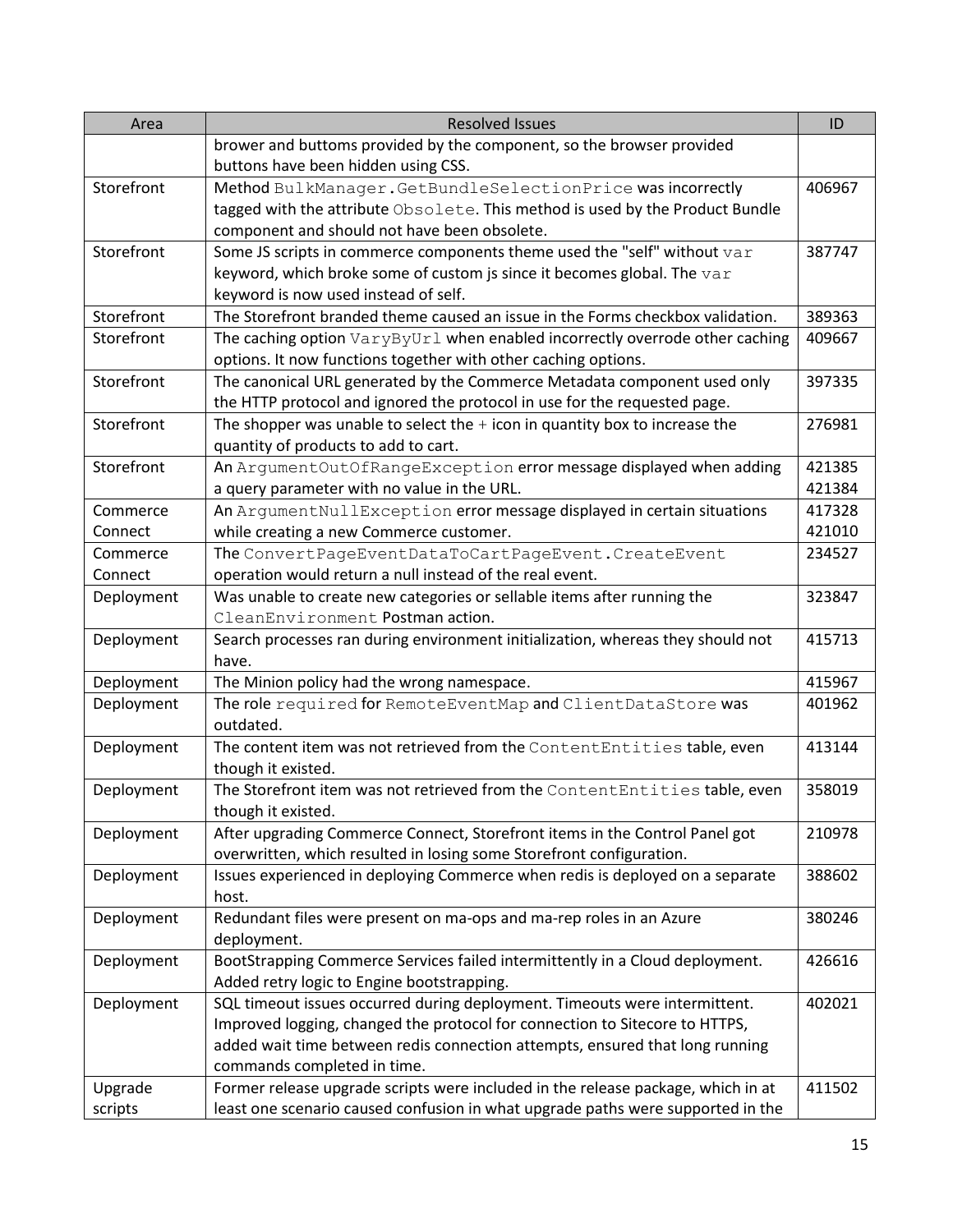| Area    | <b>Resolved Issues</b>                                                                 |        |
|---------|----------------------------------------------------------------------------------------|--------|
|         | release. The resolution was simply to remove non-applicable former upgrade<br>scripts. |        |
| Postman | The Postman sample "Associate Sellable Item to Inventory Set" incorrectly use the      | 374201 |
| sample  | AssociateSellableItem action, whereas it was supposed to use the                       |        |
|         | AssociateSellableItemToInventorySet action.                                            |        |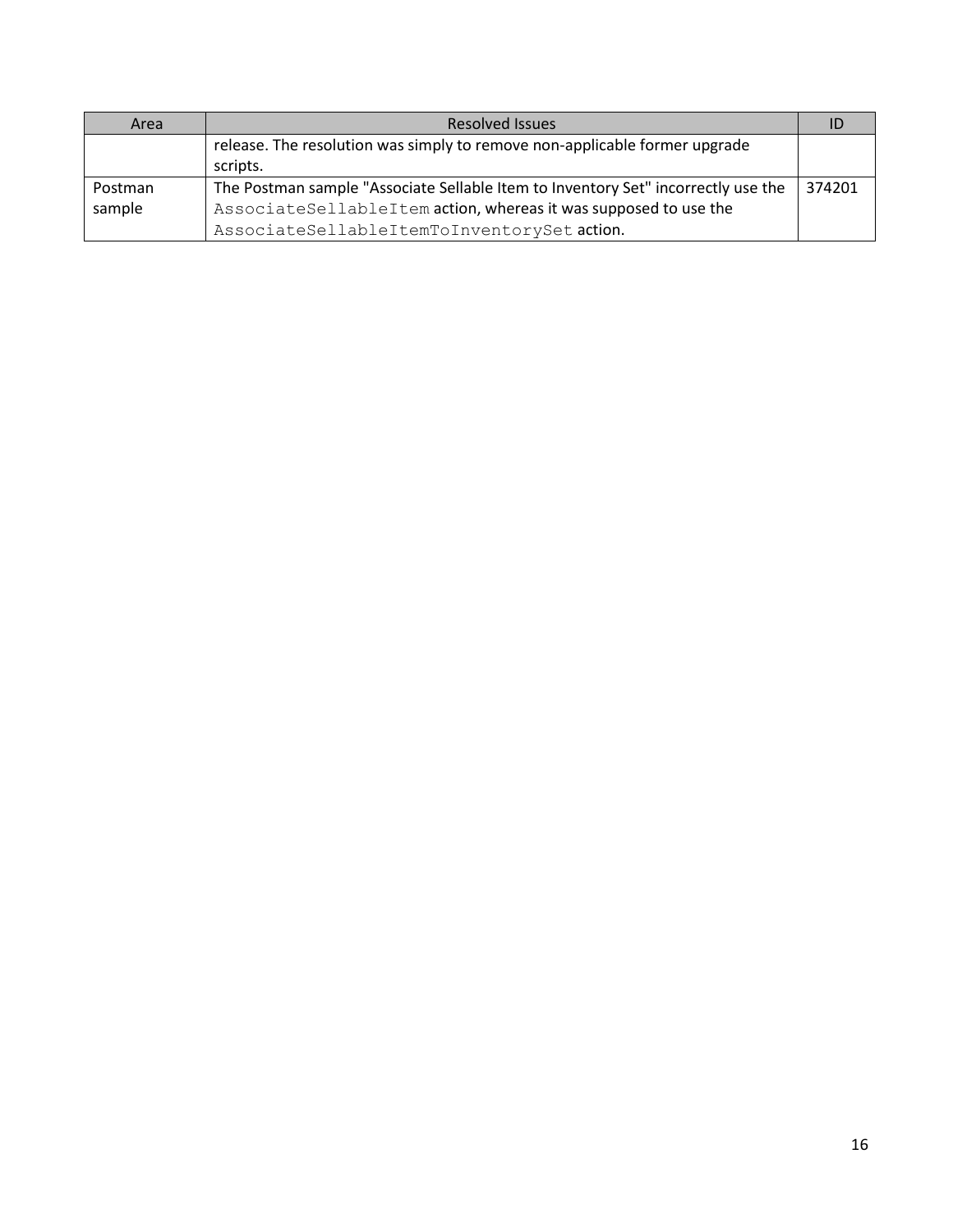# <span id="page-16-0"></span>Known Issues

| Area        | Known Issues                                                                         | ID     |
|-------------|--------------------------------------------------------------------------------------|--------|
| <b>SXA</b>  | We recommend you install SXA 10.0.0 hotfix to the "Scriban errors in logs: known     | 427155 |
| Performance | issue. The hotfix can be found here: https://kb.sitecore.net/articles/285179         |        |
|             | This hotfix resolves a performance degradation that can occur when the system        |        |
|             | is under heavy load; a race condition can occur in Scriban-based rendering           |        |
|             | variants.                                                                            |        |
| Minions     | Minions are not successfully rebuilding search indexes during deployment -           | 421490 |
|             | causing price calculation issues. This issue is observed intermittently, and cannot  |        |
|             | yet be reliably reproduced. Work around: manually rebuild the indexes.               |        |
| Storefront  | Missing Scriban templates are missing when exporting the site or page using          | 422872 |
|             | Creative Exchange. The Scriban template is missing from the exported zip             |        |
|             | package.                                                                             |        |
| Storefront  | Unable to select a comparison for an inventory rule. In the Experience Editor,       | 378153 |
|             | select a component to personalize. In the Create Rule dialog box, select the         |        |
|             | Current product has stock status equals to specific stock status in location equals  |        |
|             | to specific location. The user is not able to select the comparison (equals to), and |        |
|             | upon selecting a specific stock status an error message is displayed saying that     |        |
|             | you must select the comparison first.                                                |        |
| Storefront  | Deleting a Commerce Catalog folder item or removing a site and restoring it from     | 380355 |
|             | the Recycle Bin, will incorrectly have catalogs selected but not showing.            |        |
|             | For example, using the Habitat sample Catalog, delete an item in the Content         |        |
|             | Editor '/sitecore/content/Sitecore/Storefront/Home/Catalogs' while the               |        |
|             | Habitat catalog is still selected/associated. Launch the Recycle Bin and restore     |        |
|             | the Catalogs item, and select the catalogs item. The result is that the selected     |        |
|             | and associated catalogs are not displayed beneath the catalogs item                  |        |
|             | Habitat_Master.                                                                      |        |
| Storefront  | Unable to select the Habitat_Master catalog in Catalog Configuration present         | 380566 |
|             | under Commerce Control panel for a new site. The result is that even though          |        |
|             | Habitat_Master is selected, the catalog field is not populated.                      |        |
|             | To work around the issue, uncheck the catalog associated with site -> Save and       |        |
|             | associate the catalog again, and Save.                                               |        |
| Storefront  | The second language selectors are displayed on the Storefront site after resizing    | 381118 |
|             | the browser window to a smaller size, whereas the selectors are supposed to be       |        |
|             | removed in a smaller browser size.                                                   |        |
| Storefront  | Some labels and text on Storefront are not localized. This includes: the Quantity    | 381158 |
|             | text in the Minicart, Edit account details, Order status, Print Order button, the    |        |
|             | tooltip Register new account and checkout as guest, Info/Error in the message        |        |
|             | header                                                                               |        |
| Storefront  | When sending out product recommendations via mail, an infinite loop scenario         | 400891 |
|             | could occur when more than one product is purchased.                                 |        |
|             | If less than the desired and specified number of recommended products is             |        |
|             | available in the specified relationship field for the purchased products, it may     |        |
|             | loop indefinitely, while trying to fetch the specified number of recommendations.    |        |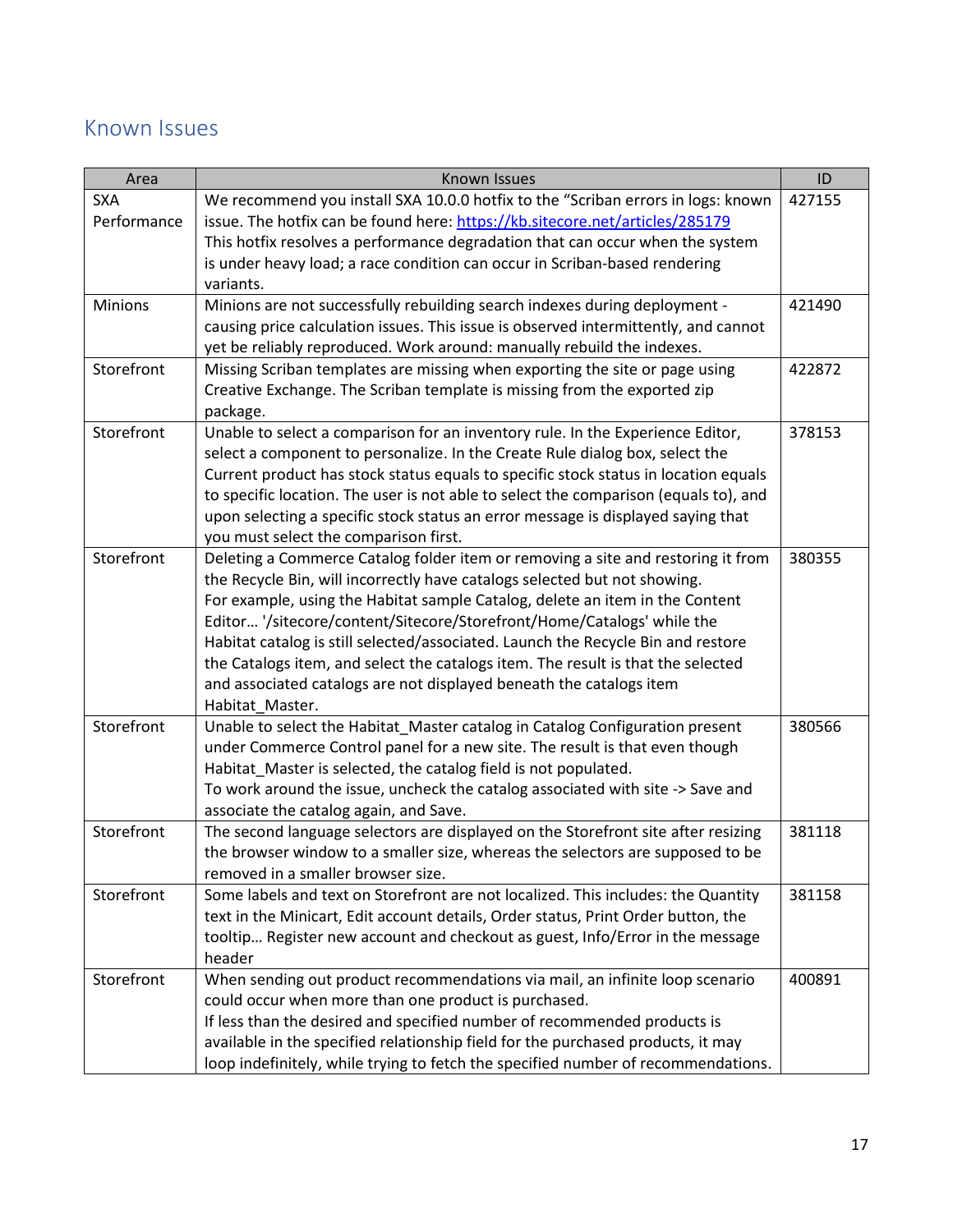| Area       | Known Issues                                                                         | ID     |
|------------|--------------------------------------------------------------------------------------|--------|
| Storefront | Customers with an account that places orders as anonymous will not get product       | 400893 |
|            | recommendations from the latest order by mail through the New Order Placed           |        |
|            | marketing automated campaign.                                                        |        |
| Storefront | On bundles with only optional items, the shopper is not able to proceed to add       | 407937 |
|            | an item to the cart if no item is selected. The Add-to-Cart button should be         |        |
|            | disabled until at least one item has been selected.                                  |        |
| Storefront | The merchandiser is incorrectly able to configure a sellable item and one or more    | 409322 |
|            | variants of the same sellable item in the same free gift collection. This could lead |        |
|            | to undefined behavior in the back end calculations.                                  |        |
|            | The merchandiser should instead be prevented from configuring multiple free          |        |
|            | gifts based on the same product with variants.                                       |        |
| Marketing  | Unable to activate a campaign in a non-English tier-1 language.                      | 377996 |
| Automation |                                                                                      |        |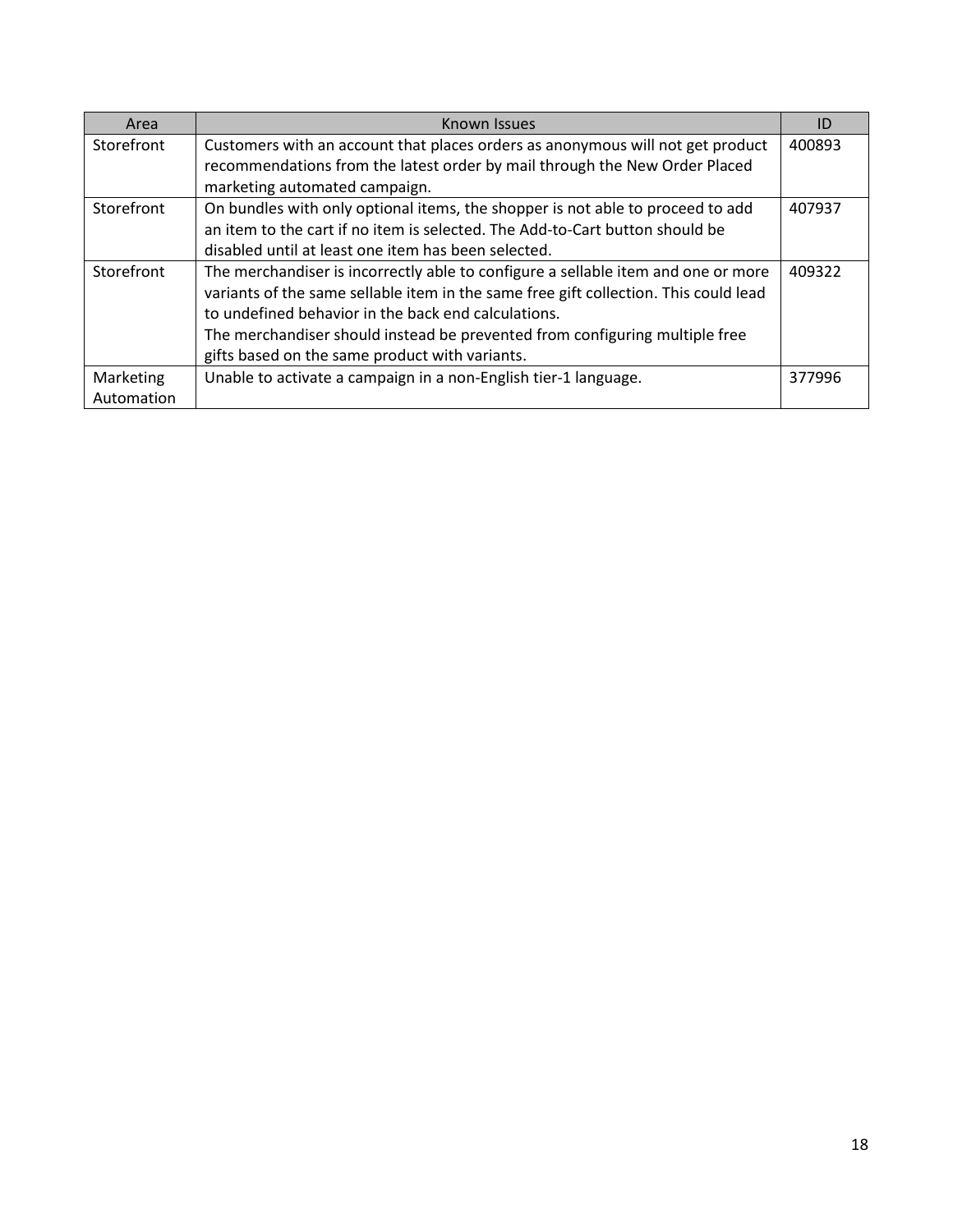# <span id="page-18-0"></span>Breaking Changes

#### This section includes sub-sections:

API or Behavior Changes [in Experience Commerce 10.0](#page-18-1) [Obsoleted/Deprecated in Experience Commerce 10.0](#page-19-0) [Removed in Experience Commerce 10.0](#page-24-0)

Sitecore Experience Commerce 10.0 upgrades the .NET Framework to .NET Standard, and introduces upgrades to .NET Core and other lower layer software. See the **Features/Improvements - Framework and 3rd Party Software** section above for more information. These upgrades introduce a large number of breaking changes. See also the Breaking Change Reports contained in a zip file that can be downloaded from the Commerce 10 download page:

[https://dev.sitecore.net/Downloads/Sitecore\\_Commerce/100/Sitecore\\_Experience\\_Commerce\\_100.aspx](https://dev.sitecore.net/Downloads/Sitecore_Commerce/100/Sitecore_Experience_Commerce_100.aspx) These breaking change reports for each Engine plugin compare a recent XC10.0 build to XC9.3.

| Area             | API or Behavior Changes                                                            | ID     |
|------------------|------------------------------------------------------------------------------------|--------|
| Engine SDK       | Visual Studio 2017 is no longer supported as a result of upgrade to .NET Core 3.1. | 401508 |
|                  | Vsix does not work with .NET Core 3.1; it is replaced with the 'dotnet new'        |        |
|                  | command used to install a custom project template.                                 |        |
| Engine SDK       | Updated target framework to 3.1. Extensions of the Commerce SDK now need           | 401801 |
|                  | target the new runtime.                                                            |        |
| Controllers      | All Controllers are now CommerceODataController                                    | N/A    |
| <b>ItemModel</b> | Sitecore. Services. Core. Model. ItemModel type has been replaced                  | N/A    |
|                  | with Sitecore. Commerce. Plugin. Management. ItemModel                             |        |
| <b>Add Cart</b>  | DoActionAddLineItemBlock - The signature has been changed to make                  | 373474 |
|                  | use of AddCartLinesCommand (plural) instead of AddCartLineCommand.                 |        |
| Merged cart      | Merge ICalculateCartLinesPipeline and                                              | 373474 |
| calculations     | ICalculateCartPipeline - The total is now recalculated after each                  |        |
|                  | action, so some existing Promotions that were applied before will no longer be     |        |
|                  | applied.                                                                           |        |
|                  | And, there will now only be one Exclusive Promotion, whereas previously there      |        |
|                  | could be one Exclusive Promotion for Cart Lines and another for the Cart.          |        |
| Delete Cart      | DeleteCart(string cartId) has been added as a new API                              | N/A    |
| Versioning       | Removed versions for catalog hierarchy and relationships. Most entity              | 412844 |
|                  | relationships are not versioned in 10.0. Only these 2 relationships still respect  |        |
|                  | entity version: BUNDLETOSELLABLEITEM and                                           |        |
|                  | BUNDLETOSELLABLEITEMVARIANT. So a bundle in different versions can                 |        |
|                  | have different related items. Any other relationship will be the same for each     |        |
|                  | version. For example, let category v1 has 5 sellable items. Category v1 is         |        |
|                  | published and items are visible on the storefront site. Create the next version of |        |
|                  | the same category v2 and remove a related sellable item. Even the category v2 is   |        |

#### <span id="page-18-1"></span>API or Behavior Changes in Experience Commerce 10.0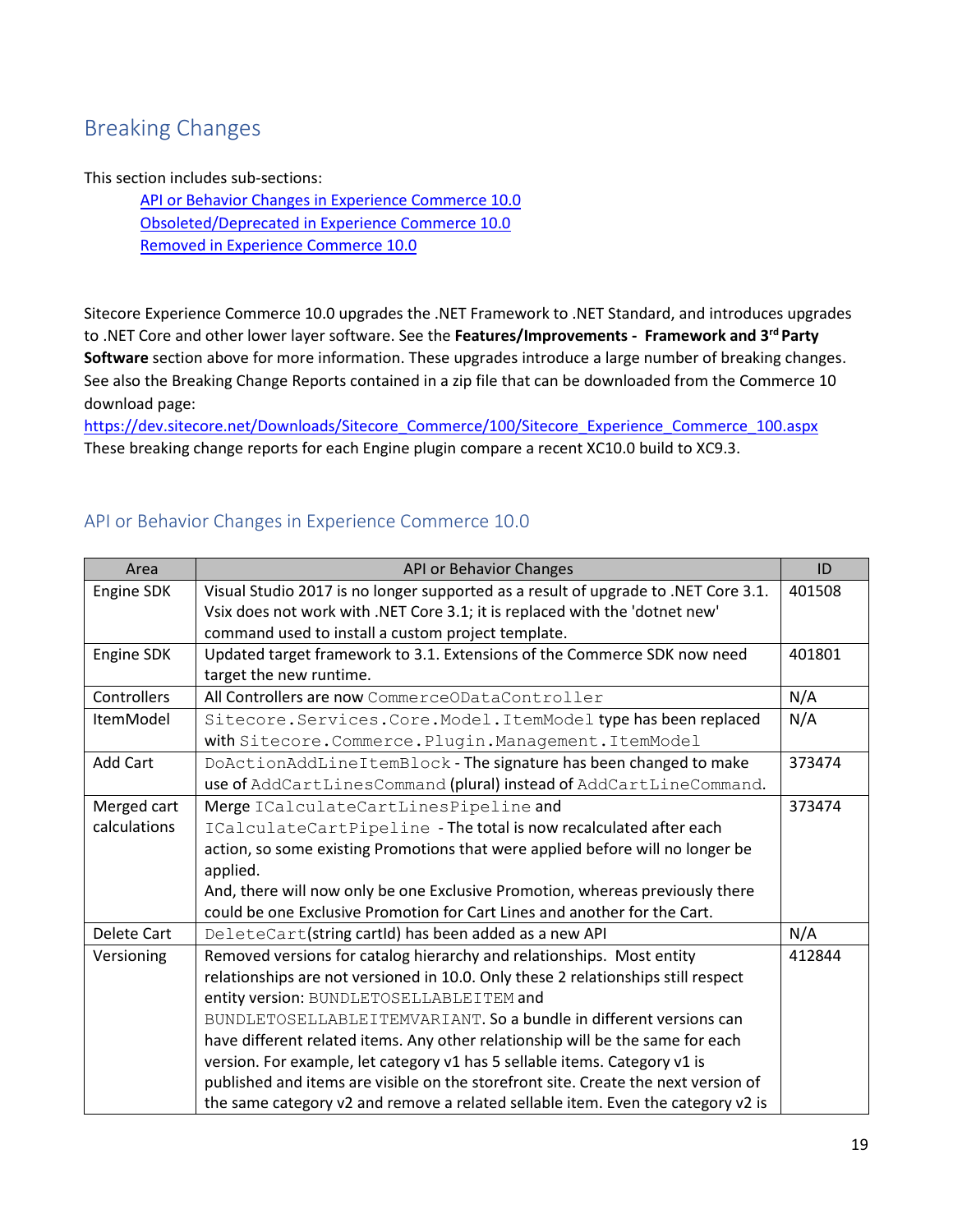| Area         | API or Behavior Changes                                                              | ID     |
|--------------|--------------------------------------------------------------------------------------|--------|
|              | not published yet, the item will be removed for the site as category v1 and v2       |        |
|              | have the same relationships.                                                         |        |
| Promotions   | Promotions may be returned for the sellable item by default for the following        | N/A    |
|              | APIs: GetSellableItemsSummary, GetBulkPrices,                                        |        |
|              | SellableItems.Get                                                                    |        |
|              | To disable this, pass the IgnorePromotions header.                                   |        |
| Storefront   | Tier-1 languages are no longer included as optional modules that can be selected     | 402264 |
| languages    | during site scaffolding. The content for each of the languages is no longer part of  |        |
|              | the branch templates for the site template.                                          |        |
|              | This is in line with SXA best practice. Adding a language to a site is now supported |        |
|              | through the standard SXA functionality for adding new languages.                     |        |
|              | Storefront Language files can be downloaded from the Commerce 10 download            |        |
|              | page.                                                                                |        |
| Azure Search | Sitecore.Commerce.Plugin.Search.Azure.AzureContext.                                  | N/A    |
|              | GetSearchIndexForQueriesClient => is not longer static.                              |        |
| Action(post) | Bootstrap() is now an action(post)                                                   | N/A    |
| Action(post) | EnsureSyncDefaultContentPaths () is now an action(post)                              | N/A    |
| Deployment   | A new mandatory parameter ('sampledata' with true/false value) is added              | 270595 |
|              | for InitializeEnvironment() API. It is used to specify whether sample                |        |
|              | data (e.g. Habitat/AWC catalogs, promotions, price cards etc.) will be created       |        |
|              | during InitializeEnvironment. The deployment scripts and Postman                     |        |
|              | sample have been updated to include the new parameter and set to "true" as           |        |
|              | default (existing behavior).                                                         |        |

# <span id="page-19-0"></span>Obsoleted/Deprecated in Experience Commerce 10.0

Code obsoleted or deprecated in this release will generally be removed in the next Experience Commerce 10.1 release.

Obsoleted/Deprecated in Experience Commerce 10.0

| <b>PaaS Deployments:</b>                                                                                             |  |
|----------------------------------------------------------------------------------------------------------------------|--|
| Azure App Service (PaaS) deployments will be discontinued as of the next Commerce 10.1 release. It is intended that  |  |
| Containers deployments will fully replace PaaS deployments starting in Experience Commerce 10.1.                     |  |
| Sitecore.ContentSearch.Azure:                                                                                        |  |
| Azure Search is deprecated in Commerce 10.0 and will be removed in Commerce 10.1. If you are starting a new Sitecore |  |
| project, we recommend that you use Solr as your search engine.                                                       |  |
|                                                                                                                      |  |
| <b>Sitecore Commerce Core:</b>                                                                                       |  |
| - Sitecore.Commerce.Core.CommerceController => Use CommerceODataController instead.                                  |  |
| - Sitecore.Commerce.Core.CoreExtensions.RemoveOdataTypeProperties => No longer required as the new OData version     |  |
| is more type-safe.                                                                                                   |  |
| - Sitecore.Commerce.Core.ODataFormInputFormatter => No longer required with AspNet Core OData.                       |  |

- Sitecore.Commerce.Core.PostFindEntitiesBlock => Not longer in use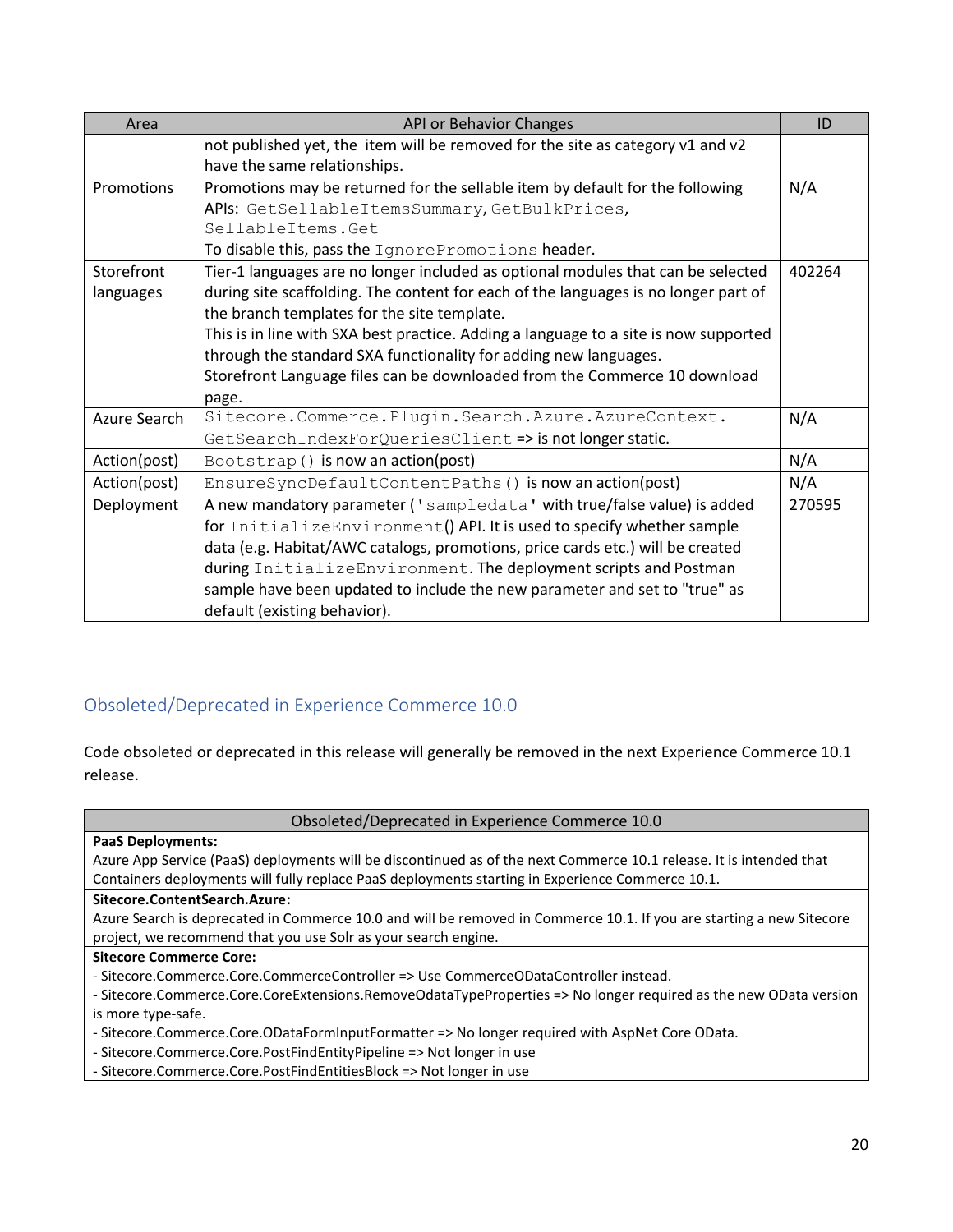| - Sitecore.Commerce.Core.RefreshEntitiesInCacheBlock.CacheEntities(PersistEntityArgument argument,                                                                |
|-------------------------------------------------------------------------------------------------------------------------------------------------------------------|
|                                                                                                                                                                   |
| CommercePipelineExecutionContext context) => Use CacheEntities(List <commerceentity> entities,</commerceentity>                                                   |
| CommercePipelineExecutionContext context) instead.                                                                                                                |
| - Sitecore.Commerce.Core.RefreshEntitiesInCacheBlock.CacheEntity(CommerceEntity entity, EntityCachingPolicy                                                       |
| cachingPolicy, CommercePipelineExecutionContext context) => Use CacheEntities(List <commerceentity> entities,</commerceentity>                                    |
| CommercePipelineExecutionContext context) instead.                                                                                                                |
| <b>Management plugin:</b>                                                                                                                                         |
| - Sitecore.Commerce.Plugin.Management.ItemModelExtensions => This extension class is no longer used, use the                                                      |
| Sitecore.Commerce.Plugin.Management.ItemModel class directly.                                                                                                     |
| Views plugin:                                                                                                                                                     |
| - Sitecore.Commerce.Plugin.Views.CommandControllers.DoUxAction => Use DoAction instead.                                                                           |
| - Sitecore.Commerce.Plugin.Views.DoActionPaginateCollectionBlock.Commander => Use                                                                                 |
| AsyncDoActionPaginateCollectionBlock instead.                                                                                                                     |
| - Sitecore.Commerce.Plugin.Views.DoActionPaginateListBlock.GetEntities => Use AsyncDoActionPaginateCollectionBlock                                                |
| instead.                                                                                                                                                          |
| - Sitecore.Commerce.Plugin.Views.ViewsConstants.PopulateEntityActions => No longer in use.                                                                        |
| Catalog plugin:                                                                                                                                                   |
| - Sitecore.Commerce.Plugin.Catalog.CatalogsController.GetCatalogConnect => moved to proper controller                                                             |
| Sitecore.Commerce.Plugin.Catalog.ApiController                                                                                                                    |
| - Sitecore.Commerce.Plugin.Catalog.ApiController.GetCatalogConnect => Use GetCatalogItemAllLanguages(type, id)                                                    |
| instead.                                                                                                                                                          |
| - Sitecore.Commerce.Plugin.Catalog.CategoriesController.GetCategoryConnect => moved to proper controller                                                          |
| Sitecore.Commerce.Plugin.Catalog.ApiController                                                                                                                    |
| - Sitecore.Commerce.Plugin.Catalog.ApiController.GetCategoryConnect => Use GetCatalogItemAllLanguages(type, id)                                                   |
| instead.                                                                                                                                                          |
| - Sitecore.Commerce.Plugin.Catalog.SellableItemsController.GetSellableItemConnect => moved to proper controller                                                   |
| Sitecore.Commerce.Plugin.Catalog.ApiController                                                                                                                    |
| - Sitecore.Commerce.Plugin.Catalog.ApiController.GetSellableItemConnect => Use GetCatalogItemAllLanguages(type, id)                                               |
| instead.                                                                                                                                                          |
| - Sitecore.Commerce.Plugin.Catalog.SellableItemsController.GetSellableItemsConnect => moved to proper controller                                                  |
| Sitecore.Commerce.Plugin.Catalog.ApiController                                                                                                                    |
| - Sitecore.Commerce.Plugin.Catalog.ApiController.GetSellableItemsConnect => Use GetCatalogItemsAllLanguages(type,                                                 |
| listName, skip, take) instead.                                                                                                                                    |
| - Sitecore.Commerce.Plugin.Catalog.SellableItemsController.GetSellableItemsByParent => moved to proper controller                                                 |
| Sitecore.Commerce.Plugin.Catalog.ApiController<br>- Sitecore.Commerce.Plugin.Catalog.SellableItemsController.GetSellableItem => moved to proper controller        |
| Sitecore.Commerce.Plugin.Catalog.ApiController                                                                                                                    |
|                                                                                                                                                                   |
| - Sitecore.Commerce.Plugin.Catalog.BaseCalculateSellPriceBlock.ResolvePriceCardsByBook - Use<br>SearchSnapshotIdsByTags and GetSnapshotsFromSearchResults instead |
| - Sitecore.Commerce.Plugin.Catalog.BaseCalculateSellPriceBlock.FilterPriceSnapshotsByTags - Use                                                                   |
| SearchSnapshotIdsByTags and GetSnapshotsFromSearchResults instead                                                                                                 |
| - Sitecore.Commerce.Plugin.Catalog.DeleteSitecoreItemTombstonesCommand => No longer required since                                                                |
| SitecoreItemTombstone is no longer in use.                                                                                                                        |
| - Sitecore.Commerce.Plugin.Catalog.ApiControllers.DeleteSitecoreItemTombstones => No longer required since                                                        |
| SitecoreItemTombstone is no longer in use.                                                                                                                        |
| - Sitecore.Commerce.Plugin.Catalog.SitecoreItemTombstone => No longer required. Use                                                                               |
| Sitecore.Commerce.Core.Tombstone instead.                                                                                                                         |
| - Sitecore.Commerce.Plugin.Catalog.DeleteSitecoreItemTombstonesArgument => No longer required since                                                               |
| SitecoreItemTombstone is no longer in use.                                                                                                                        |
| - Sitecore.Commerce.Plugin.Catalog.DeleteSitecoreItemTombstonesBlock => No longer required since                                                                  |
| SitecoreItemTombstone is no longer in use.                                                                                                                        |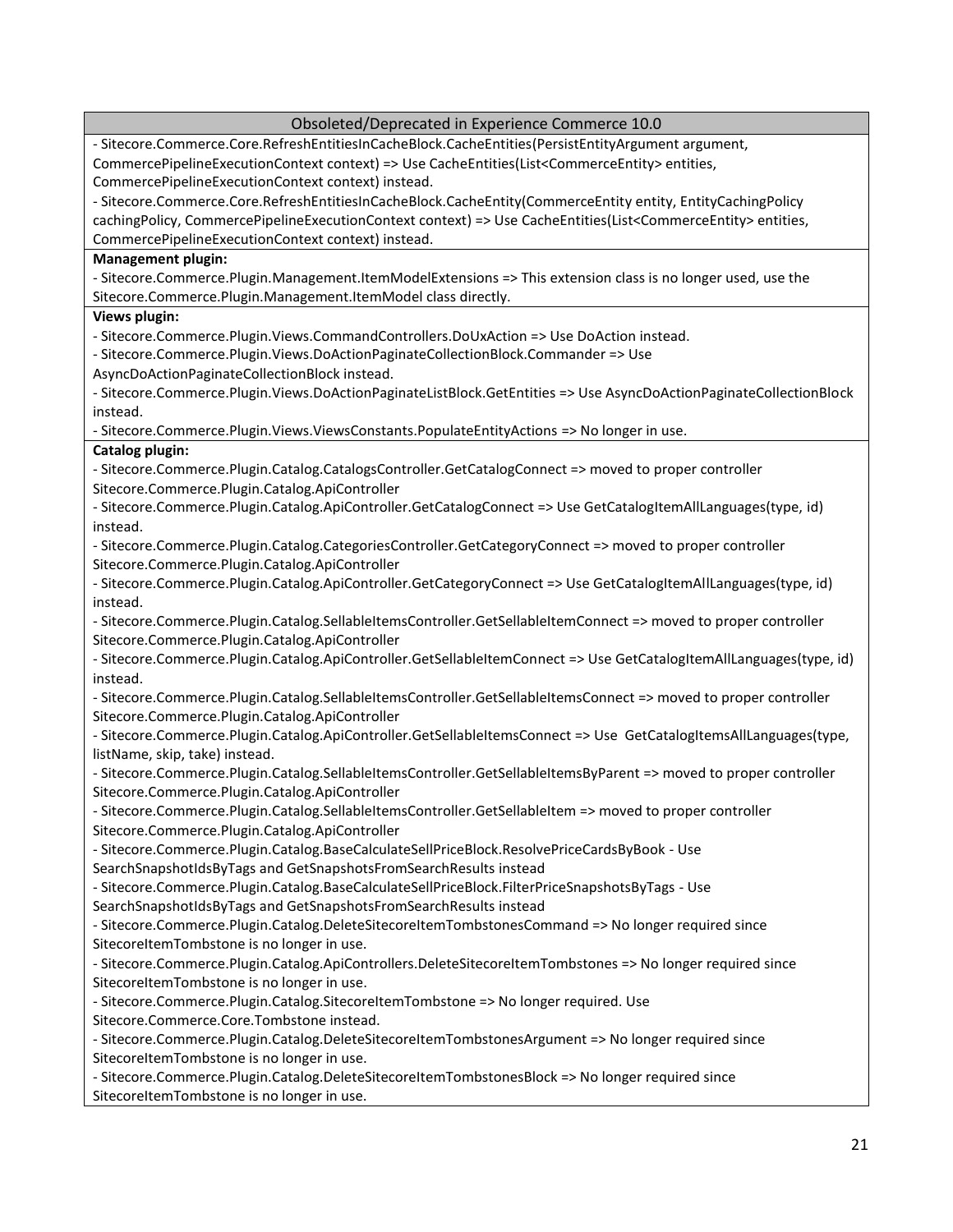Obsoleted/Deprecated in Experience Commerce 10.0 -Sitecore.Commerce.Plugin.Catalog.BaseIndexDeletedSitecoreItemBlock.CreateTombstone (CommercePipelineExecutionContext context, CommerceCommander, DeleteEntityArgument, List<SitecoreCatalogIndexingPolicy> policies) => Use AddEntityToSitecoreIndexDeletedList(CommercePipelineExecutionContext context, CommerceCommander, DeleteEntityArgument, List<SitecoreCatalogIndexingPolicy> policies) instead. - Sitecore.Commerce.Plugin.Catalog.IndexDeletedRelationshipBlock => No longer required, since we are not using Tombstones when indexing - Sitecore.Commerce.Plugin.Catalog.IDeleteSitecoreItemTombstonesPipeline => No longer required since SitecoreItemTombstone is no longer in use. - Sitecore.Commerce.Plugin.Catalog.IIndexDeletedEntitiesPipeline => No longer required since SitecoreItemTombstone is no longer in use. - Sitecore.Commerce.Plugin.Catalog.IIndexDeletedEntityPipeline => No longer required since SitecoreItemTombstone is no longer in use. - Sitecore.Commerce.Plugin.Catalog.IndexDeletedEntitiesPipeline => No longer in use. - Sitecore.Commerce.Plugin.Catalog.IndexDeletedEntityPipeline => No longer in use. - Sitecore.Commerce.Plugin.Catalog.ValidateSellableItemBlock => Use the plural version ValidateSellableItemsBlock. - Sitecore.Commerce.Plugin.Catalog.CatalogConstants.GetRelationshipDefinitionPipeline. - Sitecore.Commerce.Plugin.Catalog.CatalogConstants.ValidateSellableItemBlock. - Sitecore.Commerce.Plugin.Catalog.DoActionEditBundleBlock => was renamed to DoActionEditStaticBundleBlock. - Sitecore.Commerce.Plugin.Catalog.DoActionSellableItemDisassociateBlock => The constructor DoActionSellableItemDisassociateBlock(CommerceCommander commerceCommander,IPersistEntityPipeline persistEntityPipeline) is obsolete. Use DoActionSellableItemDisassociateBlock(CommerceCommander commerceCommander) instead. - Sitecore.Commerce.Plugin.Catalog.SellableItemPricing => The constructor SellableItemPricing(SellableItem sellableItem) is obsolete. Use SellableItemPricing(SellableItem, string variantId) instead. - Sitecore.Commerce.Plugin.Catalog.BaseCalculateSellPriceBlock.ResolveSnapshotByTags(IList<Tag>, CommercePipelineExecutionContext) => Use ResolveSnapshotByTags(SellableItem, CommercePipelineExecutionContext, ItemVariationComponent) instead. - Sitecore.Commerce.Plugin.Catalog.BaseCalculateSellPriceBlock.ResolvePriceCardsByBook (CommercePipelineExecutionContext) => Use ResolveSnapshotByTags(SellableItem, CommercePipelineExecutionContext, ItemVariationComponent) instead. - Sitecore.Commerce.Plugin.Catalog.BaseCalculateSellPriceBlock.FilterPriceSnapshotsByTags(IList<PriceCard>, IList<Tag>, CommercePipelineExecutionContext) => Use ResolveSnapshotByTags(SellableItem, CommercePipelineExecutionContext, ItemVariationComponent) instead. - Sitecore.Commerce.Plugin.Catalog.RelationshipExtensions.GetRelationshipListName(this string relationshipName, string sourceEntityFriendlyId, int sourceEntityVersion) = > use GetRelationshipListName(this string relationshipName, string sourceEntityFriendlyId) instead. - Sitecore.Commerce.Plugin.Catalog.CloneCatalogArgument.CatalogEntityVersion => no longer used. - Sitecore.Commerce.Plugin.Catalog.CreateRelationshipBlock => Use CommerceCommander to resolve pipelines. - Sitecore.Commerce.Plugin.Catalog.DeleteRelationshipBlock => Use CommerceCommander to resolve pipelines. - Sitecore.Commerce.Plugin.Catalog.UpdateCatalogHierarchyBlock => Use CommerceCommander to resolve pipelines. - Sitecore.Commerce.Plugin.Catalog.DoActionDisassociateBlock => Constructor was changed. Use constructor DoActionDisassociateBlock(IFindEntityPipeline findEntityPipeline, AssociateItemToParentBlock, IDisassociateSellableItemFromParentPipeline disassociateSellableItemFromParentPipeline, FindEntitiesInListCommand findEntitiesInListCommand). - Sitecore.Commerce.Plugin.Catalog.DoActionSellableItemDisassociateBlock => Constructor was changed. Use constructor DoActionSellableItemDisassociateBlock(CommerceCommander commerceCommander). - Sitecore.Commerce.Plugin.Catalog.GetPromotionItemDetailsViewBlock => Constructor has changed. Use constructor GetPromotionItemDetailsViewBlock(IGetSellableItemPipeline getSellableItemPipeline).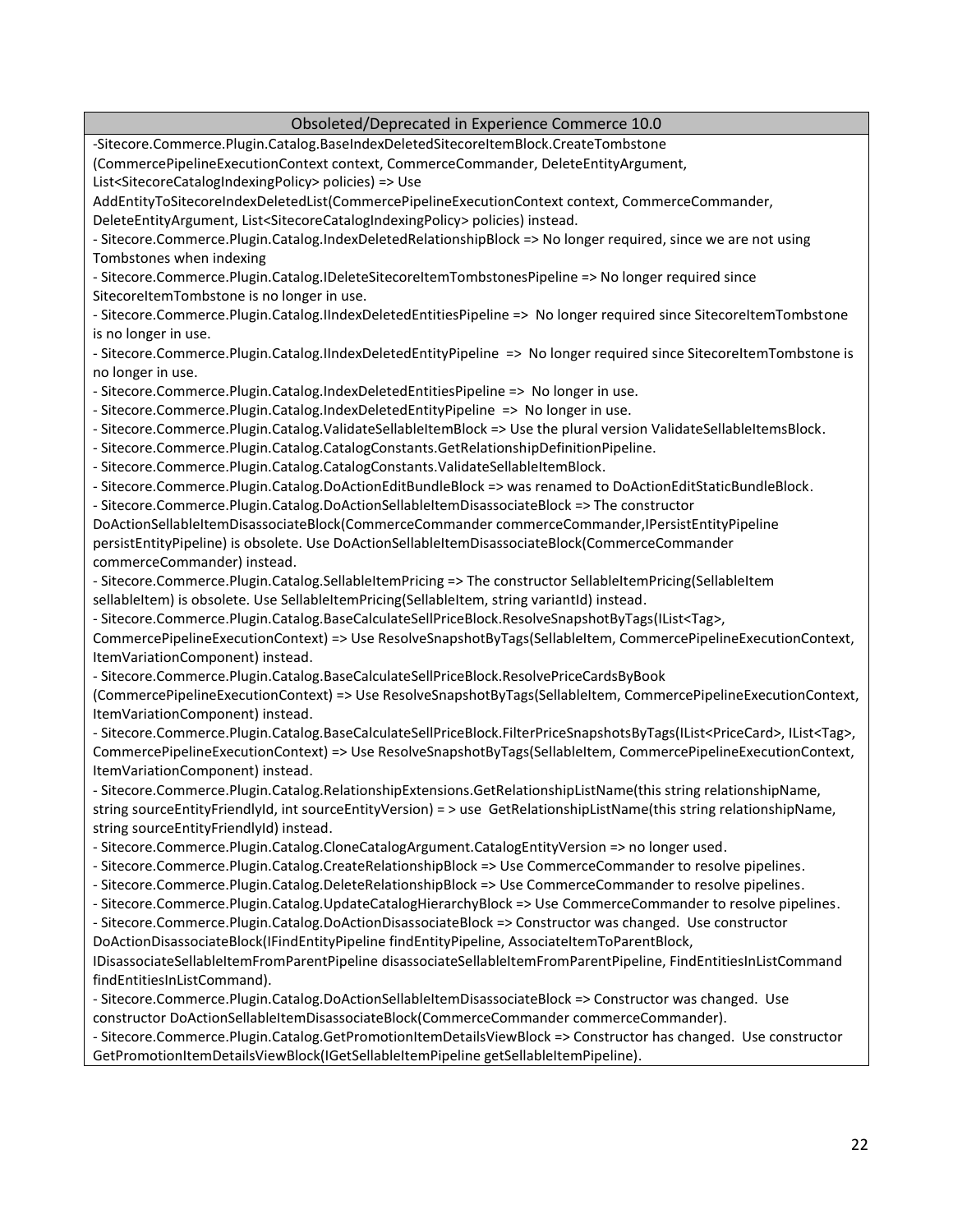| Obsoleted/Deprecated in Experience Commerce 10.0                                                                                                                |
|-----------------------------------------------------------------------------------------------------------------------------------------------------------------|
| - Sitecore.Commerce.Plugin.Catalog.GetSellableItemDetailsViewBlock.AssociateSellableItemToParent => Method                                                      |
| signature change. Use public void AssociateSellableItemToParent(CommerceEntity entity,                                                                          |
| CommercePipelineExecutionContext context, EntityView entityView).                                                                                               |
| - Sitecore.Commerce.Plugin.Catalog.CloneRelationshipsBlock.CloneRelationships => Method signature change. Use                                                   |
| CloneRelationships(CloneCatalogArgument arg, CommercePipelineExecutionContext context, string                                                                   |
| originalSourceFriendlyId, string clonedSourceId, RelationshipDefinition relationshipDef, bool ignoreNonClonedTargets =                                          |
| false).                                                                                                                                                         |
| - Sitecore.Commerce.Plugin.Catalog.StreamBulkCatalogItemsToArchiveBaseBlock.GetRelationshipListName => Method                                                   |
| has been removed.                                                                                                                                               |
| <b>Entity Versions plugin:</b>                                                                                                                                  |
| - Sitecore.Commerce.Plugin.EntityVersions.VersionListReferencesBlock is obsolete => Use                                                                         |
| Sitecore.Commerce.Plugin.Catalog.VersionBundleListReferencesBlock instead.                                                                                      |
| <b>Pricing plugin:</b>                                                                                                                                          |
| - Sitecore.Commerce.Plugin.Pricing.PricingConstants.GetPricing                                                                                                  |
| - Sitecore.Commerce.Plugin.Pricing.PricingConstants.FilterPriceBookActionsBlock                                                                                 |
| - Sitecore.Commerce.Plugin.Pricing.PricingConstants.FilterPriceCardActionsBlock                                                                                 |
| - Sitecore.Commerce.Plugin.Pricing.PricingConstants.DoActionRemovePriceTagBlock                                                                                 |
| <b>Promotions plugin:</b>                                                                                                                                       |
| - Sitecore.Commerce.Plugin.Promotions.ApplyPromotionsBenefitsCommand => The constructor                                                                         |
| ApplyPromotionsBenefitsCommand(IApplyPromotionsBenefitsPipeline                                                                                                 |
| applyPromotionsBenefitsPipeline,IFindEntitiesPipeline findEntitiesPipeline,IFindEntityPipeline                                                                  |
| findEntityPipeline,IServiceProvider serviceProvider) should be used.                                                                                            |
| - Sitecore.Commerce.Plugin.Promotions.ApplyPromotionsArgument => The constructor is obsolete, use                                                               |
| ApplyPromotionsArgument(IEnumerable <promotion> promotions) instead.</promotion>                                                                                |
| - Sitecore.Commerce.Plugin.Promotions.ApplyPromotionsArgument => The PromotionsIds property is obsolete, use                                                    |
| Promotions collection instead.                                                                                                                                  |
| - Sitecore.Commerce.Plugin.Promotions.DiscoverPromotionsArgument => The BenefitTypeFilter property is not in use                                                |
| after merging ICalculateCartLinesPipeline and ICalculateCartPipeline in one.                                                                                    |
| - Sitecore.Commerce.Plugin.Promotions.EvaluatePromotionsArgument => The BenefitTypeFilter property is not in use                                                |
| after merging ICalculateCartLinesPipeline and ICalculateCartPipeline in one.                                                                                    |
| - Sitecore.Commerce.Plugin.Promotions.CalculateCartLinesPromotionsBlock => Merged into the<br>CalculateCartPromotionsBlock.                                     |
|                                                                                                                                                                 |
| - Sitecore.Commerce.Plugin.Promotions.SearchForPromotionsBlock(CommerceCommander) ctor - Use                                                                    |
| SearchForPromotionsBlock(SearchEntitiesCommand) constructor instead.                                                                                            |
| - Sitecore.Commerce.Plugin.Promotions.FilterNotApprovedPromotionsBlock                                                                                          |
| - Sitecore.Commerce.Plugin.Promotions.FilterPromotionsByBenefitTypeBlock<br>- Sitecore.Commerce.Plugin.Promotions.FilterPromotionsByBookAssociatedCatalogsBlock |
| - Sitecore.Commerce.Plugin.Promotions.FilterPromotionsByValidDateBlock                                                                                          |
| - Sitecore.Commerce.Plugin.Promotions.GetPromotionsToApplyBlock => Constructor removed. Use default constructor.                                                |
| <b>Coupons plugin:</b>                                                                                                                                          |
| - Sitecore.Commerce.Plugin.Coupons.DoActionPaginateCouponAllocationsBlock => public constructor no longer needed.                                               |
| - Sitecore.Commerce.Plugin.Coupons.AddCouponToCartBlock => Constructor signature change. Use                                                                    |
| AddCouponToCartBlock(IFindEntityPipeline findEntityPipeline, IGetBookAssociatedCatalogsPipeline                                                                 |
| getBookCatalogsPipeline).                                                                                                                                       |
| Carts plugin:                                                                                                                                                   |
| - Sitecore.Commerce.Plugin.Carts.IAddCartLinePipeline => Now use the plural version IAddCartLinesPipeline.                                                      |
| - Sitecore.Commerce.Plugin.Carts.AddCartLinePipeline => Now use the plural version AddCartLinesPipeline.                                                        |
| - Sitecore.Commerce.Plugin.Carts.AddCartLineBlock => Now uses the plural version AddCartLinesBlock.                                                             |
| - Sitecore.Commerce.Plugin.Carts.CalculateCartLinesSubTotalsBlock => Merged into the CalculateCartSubTotalsBlock.                                               |
| - Sitecore.Commerce.Plugin.Carts.CalculateCartLinesTotalsBlock => Merged into the CalculateCartTotalsBlock.                                                     |
| - Sitecore.Commerce.Plugin.Carts.ClearCartLinesBlock => Merged into the ClearCartBlock.                                                                         |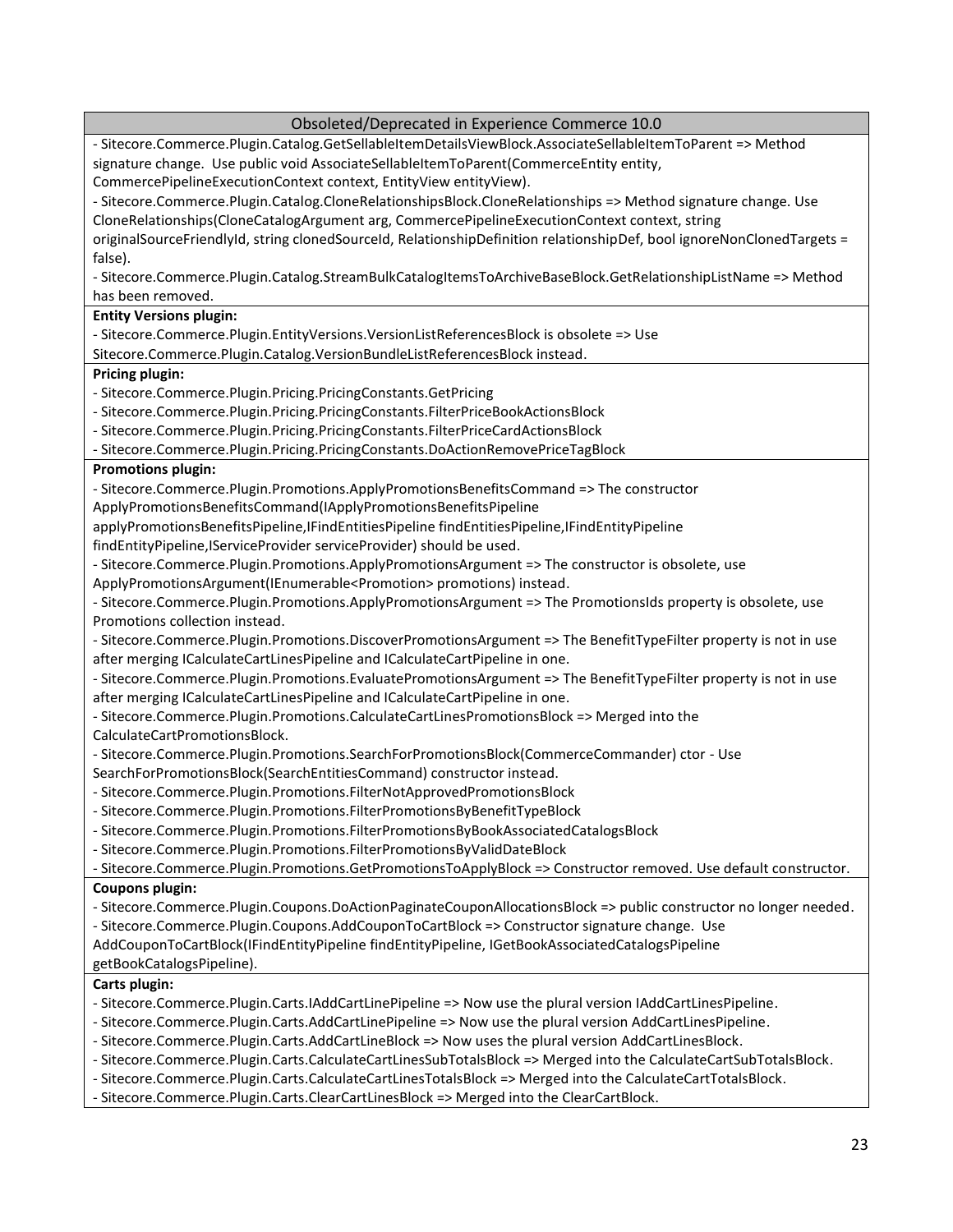| Obsoleted/Deprecated in Experience Commerce 10.0                                                                                                                                                             |
|--------------------------------------------------------------------------------------------------------------------------------------------------------------------------------------------------------------|
| - Sitecore.Commerce.Plugin.Carts.CalculateCartLinesPipeline => Merged into the ICalculateCartPipeline.                                                                                                       |
| - Sitecore.Commerce.Plugin.Carts.ICalculateCartLinesPipeline => Merged into the ICalculateCartPipeline.                                                                                                      |
| - Sitecore.Commerce.Plugin.Carts.PurgeCartsBlock => Not in Use. A new block was added in the SQL plugin.                                                                                                     |
| - Sitecore.Commerce.Plugin.Carts.PurgeCartsFromListBlock => Not in Use. A new block was added in the SQL plugin.                                                                                             |
| Orders plugin:                                                                                                                                                                                               |
| - Sitecore.Commerce.Plugin.Orders.DelayedAvailability.ProcessWaitingForAvailabilityLinesBlock => Use                                                                                                         |
| IPopulateAvailabilityPipeline instead.                                                                                                                                                                       |
| Inventory plugin:                                                                                                                                                                                            |
| - Sitecore.Commerce.Plugin.Inventory.PopulateItemAvailabilityBlock => Use IPopulateAvailabilityPipeline instead.                                                                                             |
| - Sitecore.Commerce.Plugin.Inventory.PopulateItemAvailabilityComponentBlock => Use IPopulateAvailabilityPipeline                                                                                             |
| instead.                                                                                                                                                                                                     |
| - Sitecore.Commerce.Plugin.Inventory.DoActionEditInventoryInformationBlock => Constructor signature change. Use                                                                                              |
| DoActionEditInventoryInformationBlock(EditInventoryInformationCommand editInventoryInformationCommand,                                                                                                       |
| AssociateSellableItemToInventorySetCommand associateSellableItemCommand, IFindEntityPipeline findEntityPipeline).                                                                                            |
| <b>Availability plugin:</b>                                                                                                                                                                                  |
| - Sitecore.Commerce.Plugin.Availability.IPopulateItemAvailabilityComponentPipeline => Use IPopulateAvailabilityPipeline                                                                                      |
| instead.                                                                                                                                                                                                     |
| - Sitecore.Commerce.Plugin.Availability.PopulateItemAvailabilityComponentPipeline => Use IPopulateAvailabilityPipeline                                                                                       |
| instead.                                                                                                                                                                                                     |
| <b>Fulfillment plugin:</b>                                                                                                                                                                                   |
| - Sitecore.Commerce.Plugin.Fulfillment.CartFulfillmentsController => Methods were moved to the ApiController, this                                                                                           |
| specific controller is no longer needed.                                                                                                                                                                     |
| - Sitecore.Commerce.Plugin.Fulfillment.FulfillmentMethodsController => Methods were moved to the ApiController, this                                                                                         |
| specific controller is no longer needed.                                                                                                                                                                     |
| - Sitecore.Commerce.Plugin.Fulfillment.FulfillmentOptionsController => Methods were moved to the ApiController, this                                                                                         |
| specific controller is no longer needed.                                                                                                                                                                     |
| Payments plugin:                                                                                                                                                                                             |
| - Sitecore.Commerce.Plugin.Payments.PaymentMethodsController => Methods were moved to the ApiController, this                                                                                                |
| specific controller is no longer needed.                                                                                                                                                                     |
| - Sitecore.Commerce.Plugin.Payments.PaymentOptionsController => Methods were moved to the ApiController, this                                                                                                |
| specific controller is no longer needed.                                                                                                                                                                     |
| Search plugin:                                                                                                                                                                                               |
| - Sitecore.Commerce.Plugin.Search.SearchNode - Use IGenericSearchNode <isearchqueryvisitor, searchqueryargument=""></isearchqueryvisitor,>                                                                   |
| instead.<br>- Sitecore.Commerce.Plugin.Search.SearchQuery(SearchNode) - Use ctor(IGenericSearchNode <isearchqueryvisitor,< td=""></isearchqueryvisitor,<>                                                    |
|                                                                                                                                                                                                              |
| SearchQueryArgument>) instead.<br>- Sitecore.Commerce.Plugin.Search.SearchQuery.Node - Use SearchQuery.SearchNode instead.                                                                                   |
| - Sitecore.Commerce.Plugin.Search.SearchQuery.GetQuery(ISearchQueryVisitor, SearchQueryArgument) - Use                                                                                                       |
| GetQuery(ISearchNodeVisitor, SearchQueryArgument) instead.                                                                                                                                                   |
|                                                                                                                                                                                                              |
| - Sitecore.Commerce.Plugin.Search.ContainsOperator - Use ContainsNode instead.<br>- Sitecore.Commerce.Plugin.Search.FieldName - Use FieldNameNode instead.                                                   |
| - Sitecore.Commerce.Plugin.Search.FieldValue - Use FieldValueNode instead                                                                                                                                    |
| - Sitecore.Commerce.Plugin.Search.NotEqualOperator - Use NotEqualsNode instead.                                                                                                                              |
| - Sitecore.Commerce.Plugin.Search.ISearchQueryVisitor - Use ISearchNodeVisitor instead.                                                                                                                      |
|                                                                                                                                                                                                              |
| - Sitecore.Commerce.Plugin.Search.ISearchQueryVisitorFactory - Use ISearchNodeVisitorFactory instead.<br>- Sitecore.Commerce.Plugin.Search.SearchQueryVisitorFactory - Use SearchNodeVisitorFactory instead. |
| - Sitecore.Commerce.Plugin.Search.Azure.AzureSearchQueryVisitor - Use AzureSearchNodeVisitor instead.                                                                                                        |
| - Sitecore.Commerce.Plugin.Search.Solr.SolrSearchQueryVisitor - Use SolrSearchNodeVisitor instead.                                                                                                           |
| - Sitecore.Commerce.Plugin.Search.SearchViewPolicy.PageSize => This property is now obsolete. The global                                                                                                     |
| PaginationPolicy is always used throughout the system.                                                                                                                                                       |
|                                                                                                                                                                                                              |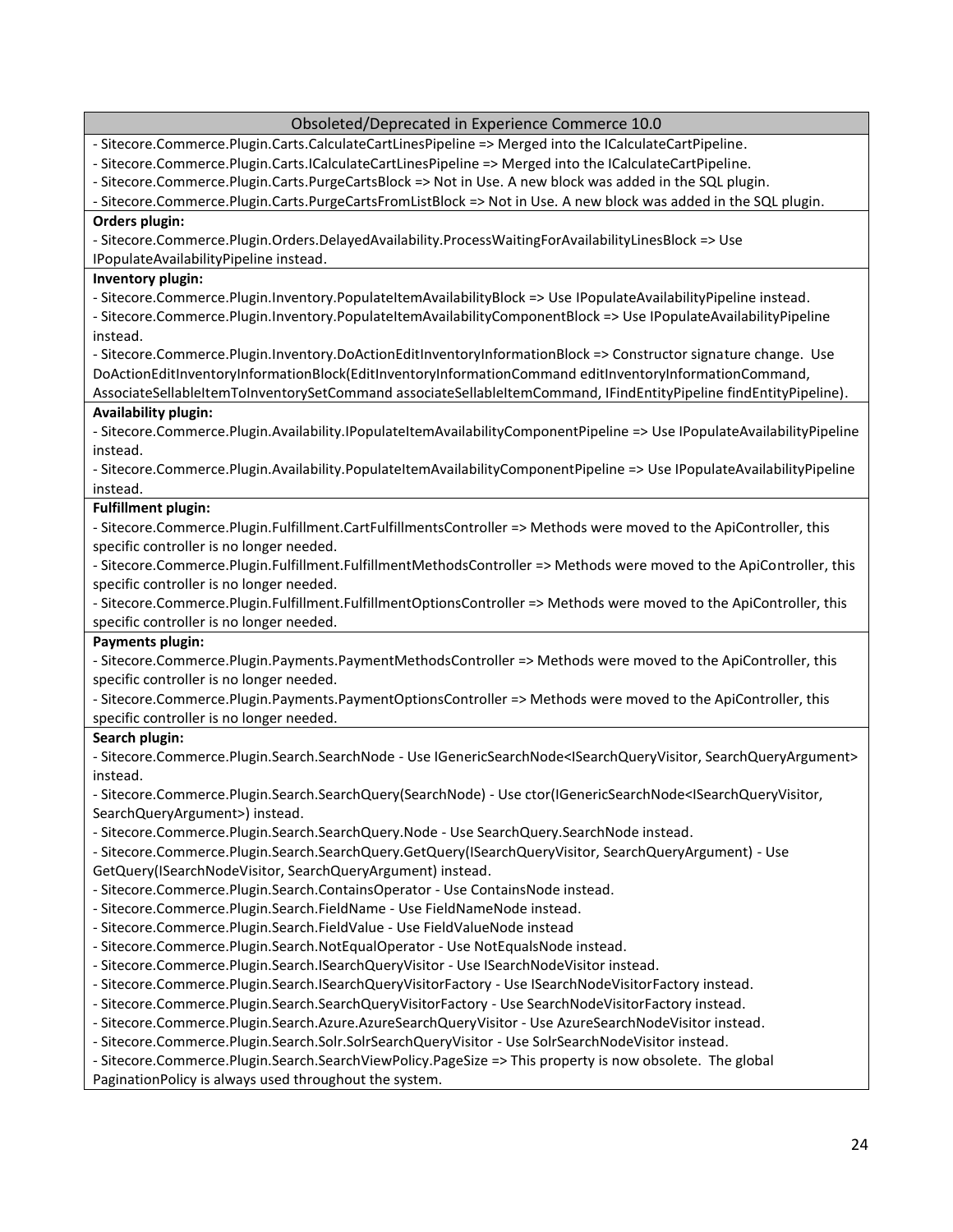#### Obsoleted/Deprecated in Experience Commerce 10.0

- Sitecore.Commerce.Plugin.Search.SearchViewPolicy.PageSizeOptions => This property is now obsolete. The global PaginationPolicy is always used throughout the system.

#### **Commerce Engine Connect:**

- Sitecore.Commerce.Engine.Connect.CatalogRepository.GetCatalogItemEntities(…) - Use

GetCatalogItemEntitiesAllLanguages(…) instead.

- Sitecore.Commerce.Engine.Connect.CatalogRepository.GetListItems(…) - Use GetListItems<TEntity>(string, string, int) instead.

- Sitecore.Commerce.Engine.Connect.Events.CacheRefreshEvent => Not longer in use.

- Sitecore.Commerce.Engine.Connect.DataProvider.Definitions.KnownItemIds.NavigationItemTemplateId => Template is not in use.

- Sitecore.Commerce.Engine.Connect.KnownTemplateIds.CommerceNavigationItemTemplate => Template is not in use.

- Sitecore.Commerce.Engine.Connect.Search.IsItemNavigation(Item item) => Navigation Item template is not in use.

- Sitecore.Commerce.Engine.Connect.DataProvider.CanProcessItem(ItemDefinition itemDefinition, bool

includeNavigationItemTemplate = true) => Use CanProcessItem(ItemDefinition itemDefinition) instead.

#### <span id="page-24-0"></span>Removed in Experience Commerce 10.0

Removed code that was obsoleted in Experience Commerce 9.3. The list below is an excerpt from the Commerce 9.3 Release Notes. Refer to 9.3 Release Notes for more information.

| Removed as of Experience Commerce 10.0                                                                    |
|-----------------------------------------------------------------------------------------------------------|
| Commerce Core:                                                                                            |
| - Sitecore.Commerce.Core.MinionBossPolicy(string, string, TimeSpan)                                       |
| - Sitecore.Commerce.Core.MinionPolicy(string, string, TimeSpan)                                           |
| - Sitecore.Commerce.Core.MinionPolicy(string, string, List, TimeSpan, int)                                |
| - Sitecore.Commerce.Core.MinionPolicy.ListToWatch                                                         |
| Catalog plugin:                                                                                           |
| - Sitecore.Commerce.Plugin.Catalog.CatalogItems                                                           |
| - Sitecore.Commerce.Plugin.Catalog.GetMappingsForIdFromDbCommand.Process(CommerceContext commerceContext, |
| string environmentName, string sitecoreld)                                                                |
| - Sitecore.Commerce.Plugin.Catalog.BaseFormatComposerViewPropertyBlock.FormatSellableItem                 |
| (SellableItem item, CommercePipelineExecutionContext context)                                             |
| - Sitecore.Commerce.Plugin.Catalog.GetSellableItemsCommand                                                |
| - Sitecore.Commerce.Plugin.Catalog.GetSellableItemsArgument()                                             |
| Inventory plugin:                                                                                         |
| - Sitecore.Commerce.Plugin.Inventory.GetInventoryCatalogPipeline                                          |
| - Sitecore.Commerce.Plugin.Inventory.GetInventorySkuPipeline                                              |
| - Sitecore.Commerce.Plugin.Inventory.GetInventoryItem                                                     |
| - Sitecore.Commerce.Plugin.Inventory.GetInventoryInformationPipeline                                      |
| - Sitecore.Commerce.Plugin.Inventory.PopulateInventoryItemBlock                                           |
| - Sitecore.Commerce.Plugin.Inventory.LoadItemInventoryItemsBlock                                          |
| - Sitecore.Commerce.Plugin.Inventory.PopulateLineItemsInventoryBlock                                      |
| - Sitecore.Commerce.Plugin.Inventory.LoadInventoryItemBlock                                               |
| - Sitecore.Commerce.Plugin.Inventory.GetCartLinesInventory                                                |
| - Sitecore.Commerce.Plugin.Inventory.PopulateInventoryItemAllocationBlock                                 |
| - Sitecore.Commerce.Plugin.Inventory.GetEditInventoryInformationViewBlock                                 |
| Other plugins:                                                                                            |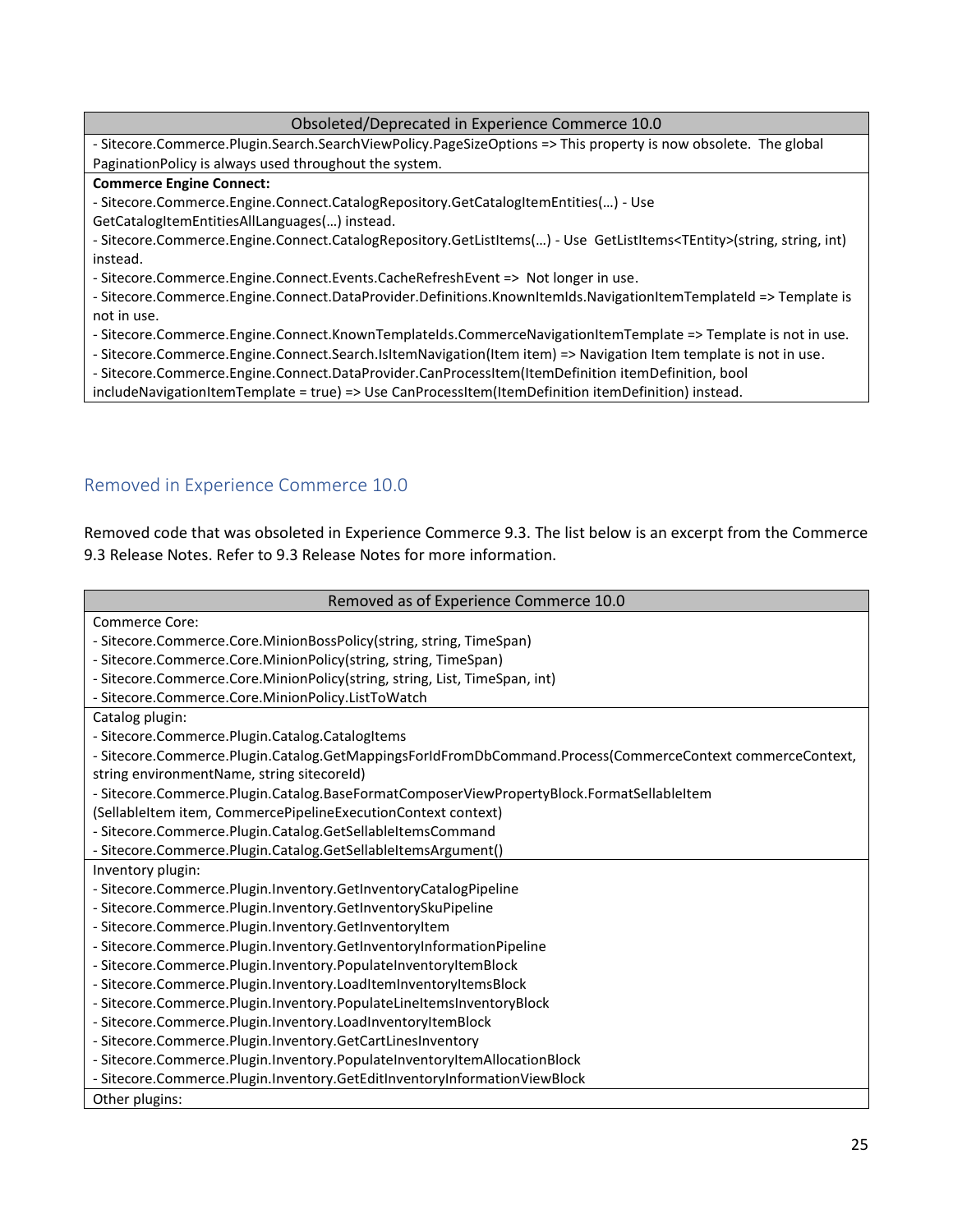| - Sitecore.Commerce.Plugin.Coupons.PersistCouponBlock<br>- Sitecore.Commerce.Plugin.Coupons.PersistPrivateCouponGroupBlock<br>- Sitecore.Commerce.Plugin.Orders.PersistOrderBlock<br>- Sitecore.Commerce.Plugin.Carts.PersistCartBlock<br>- Sitecore.Commerce.Plugin.Search.Solr.SolrContextCommand.DeleteDocuments(string name, CommerceContext<br>context)<br>- Sitecore.Commerce.Plugin.Search.SearchScopePolicy(string, string, bool, bool, bool, string, string, string, string, string, string,<br>List)<br>- Sitecore.Commerce.Plugin.Search.SearchScopePolicy.FullListName Sitecore.Commerce.EntityViews.GetListViewBlock<br>Commerce Engine Connect Search:<br>- Sitecore.Commerce.Engine.Connect.Search.ComputedFields.CatalogEntityIdField<br>- Sitecore.Commerce.Engine.Connect.Search.ComputedFields.CommerceAncestorIdsField<br>- Sitecore.Commerce.Engine.Connect.Search.ComputedFields.CommerceHasChildrenField<br>- Sitecore.Commerce.Engine.Connect.Search.ComputedFields.CommerceSearchItemTypeField<br>- Sitecore.Commerce.Engine.Connect.Search.ComputedFields.ExcludeFromWebsiteSearchResultsField<br>- Sitecore.Commerce.Engine.Connect.Search.Crawlers.AllCatalogItemsCrawler<br>- Sitecore.Commerce.Engine.Connect.Search.Strategies.CatalogsIntervalAsynchronousStrategy<br>- Sitecore.Commerce.Engine.Connect.Search.Strategies.CatalogSystemIntervalAsynchronousStrategyBase<br>- Sitecore.Commerce.Engine.Connect.Search.Strategies.CategoriesIntervalAsynchronousStrategy<br>- Sitecore.Commerce.Engine.Connect.Search.Strategies.SellableItemsIntervalAsynchronousStrategy<br>- Sitecore.Commerce.Engine.Connect.Search.IndexUtility<br>- Sitecore.Commerce.Engine.Connect.Search.Strategies.CommerceIntervalAsynchronousStrategy - Property:<br>ItemsToTake.<br>Commerce Engine Connect Data Provider:<br>- Sitecore.Commerce.Engine.Connect.DataProvider.CatalogRepository.MappingEntries - Use MappingsByDeterministicId<br>instead.<br>- Sitecore.Commerce.Engine.Connect.DataProvider.CatalogRepository.Bundles - Use MappingsByDeterministicId instead.<br>- Sitecore.Commerce.Engine.Connect.DataProvider.CatalogRepository.MappingEntriesLastUpdatedUtc - Use<br>CheckMappings() instead.<br>- Sitecore.Commerce.Engine.Connect.DataProvider.CatalogRepository.UpdateMappingEntries - Use CheckMappings()<br>instead.<br>- Sitecore.Commerce.Engine.Connect.DataProvider.CatalogRepository.GetCatalogName - Use<br>GetCatalogMappingEntry(ID deterministicId) instead.<br>- Sitecore.Commerce.Engine.Connect.DataProvider.CatalogRepository.GetCatalogEntity<br>- Sitecore.Commerce.Engine.Connect.DataProvider.CatalogRepository.SetParentId<br>- Sitecore.Commerce.Engine.Connect.DataProvider.CatalogRepository.GetSitecoreIdForDeterministicId(string<br>deterministicid)<br>- Sitecore.Commerce.Engine.Connect.DataProvider.CatalogRepository.GetPathIdsForSitecoreId(string sitecoreId, bool<br>includeVariations = true)<br>- Sitecore.Commerce.Engine.Connect.DataProvider.CatalogRepository.GetPathIdsForSitecoreId(string sitecoreId, string<br>parentid)<br>- Sitecore.Commerce.Engine.Connect.DataProvider.CatalogRepository.GetCatalogItemDeterministicIds<br>- Sitecore.Commerce.Engine.Connect.DataProvider.CatalogRepository.GetSitecoreIdFromMappings<br>- Sitecore.Commerce.Engine.Connect.DataProvider.CatalogRepository.GetEntityIdFromMappings<br>- Sitecore.Commerce.Engine.Connect.DataProvider.CatalogRepository.GetItemDefinition<br>- Sitecore.Commerce.Engine.Connect.DataProvider.CatalogRepository.GetListItemEntities<br>- Sitecore.Commerce.Engine.Connect.DataProvider.CatalogRepository.GetListItemSitecoreIds<br>- Sitecore.Commerce.Engine.Connect.DataProvider.CatalogRepository.GetListItems(string sitecoreId, string listName,<br>string typeName, int take)<br>- Sitecore.Commerce.Engine.Connect.DataProvider.CatalogRepository.DoUxAction<br>Commerce Engine Connect pipelines: | Removed as of Experience Commerce 10.0 |
|------------------------------------------------------------------------------------------------------------------------------------------------------------------------------------------------------------------------------------------------------------------------------------------------------------------------------------------------------------------------------------------------------------------------------------------------------------------------------------------------------------------------------------------------------------------------------------------------------------------------------------------------------------------------------------------------------------------------------------------------------------------------------------------------------------------------------------------------------------------------------------------------------------------------------------------------------------------------------------------------------------------------------------------------------------------------------------------------------------------------------------------------------------------------------------------------------------------------------------------------------------------------------------------------------------------------------------------------------------------------------------------------------------------------------------------------------------------------------------------------------------------------------------------------------------------------------------------------------------------------------------------------------------------------------------------------------------------------------------------------------------------------------------------------------------------------------------------------------------------------------------------------------------------------------------------------------------------------------------------------------------------------------------------------------------------------------------------------------------------------------------------------------------------------------------------------------------------------------------------------------------------------------------------------------------------------------------------------------------------------------------------------------------------------------------------------------------------------------------------------------------------------------------------------------------------------------------------------------------------------------------------------------------------------------------------------------------------------------------------------------------------------------------------------------------------------------------------------------------------------------------------------------------------------------------------------------------------------------------------------------------------------------------------------------------------------------------------------------------------------------------------------------------------------------------------------------------------------------------------------------------------------------------------------------------------------------------------------------------------------------------------------------------------------------------------------------------------------------------------------------------------------------------------------------------------------------------------------------------------------------------------------------------------------------------------------------------------------------------------------------------------------------------------------------------------------------------------------------------------------------------------------------------------------------------------------------------------|----------------------------------------|
|                                                                                                                                                                                                                                                                                                                                                                                                                                                                                                                                                                                                                                                                                                                                                                                                                                                                                                                                                                                                                                                                                                                                                                                                                                                                                                                                                                                                                                                                                                                                                                                                                                                                                                                                                                                                                                                                                                                                                                                                                                                                                                                                                                                                                                                                                                                                                                                                                                                                                                                                                                                                                                                                                                                                                                                                                                                                                                                                                                                                                                                                                                                                                                                                                                                                                                                                                                                                                                                                                                                                                                                                                                                                                                                                                                                                                                                                                                                                                                  |                                        |
|                                                                                                                                                                                                                                                                                                                                                                                                                                                                                                                                                                                                                                                                                                                                                                                                                                                                                                                                                                                                                                                                                                                                                                                                                                                                                                                                                                                                                                                                                                                                                                                                                                                                                                                                                                                                                                                                                                                                                                                                                                                                                                                                                                                                                                                                                                                                                                                                                                                                                                                                                                                                                                                                                                                                                                                                                                                                                                                                                                                                                                                                                                                                                                                                                                                                                                                                                                                                                                                                                                                                                                                                                                                                                                                                                                                                                                                                                                                                                                  |                                        |
|                                                                                                                                                                                                                                                                                                                                                                                                                                                                                                                                                                                                                                                                                                                                                                                                                                                                                                                                                                                                                                                                                                                                                                                                                                                                                                                                                                                                                                                                                                                                                                                                                                                                                                                                                                                                                                                                                                                                                                                                                                                                                                                                                                                                                                                                                                                                                                                                                                                                                                                                                                                                                                                                                                                                                                                                                                                                                                                                                                                                                                                                                                                                                                                                                                                                                                                                                                                                                                                                                                                                                                                                                                                                                                                                                                                                                                                                                                                                                                  |                                        |
|                                                                                                                                                                                                                                                                                                                                                                                                                                                                                                                                                                                                                                                                                                                                                                                                                                                                                                                                                                                                                                                                                                                                                                                                                                                                                                                                                                                                                                                                                                                                                                                                                                                                                                                                                                                                                                                                                                                                                                                                                                                                                                                                                                                                                                                                                                                                                                                                                                                                                                                                                                                                                                                                                                                                                                                                                                                                                                                                                                                                                                                                                                                                                                                                                                                                                                                                                                                                                                                                                                                                                                                                                                                                                                                                                                                                                                                                                                                                                                  |                                        |
|                                                                                                                                                                                                                                                                                                                                                                                                                                                                                                                                                                                                                                                                                                                                                                                                                                                                                                                                                                                                                                                                                                                                                                                                                                                                                                                                                                                                                                                                                                                                                                                                                                                                                                                                                                                                                                                                                                                                                                                                                                                                                                                                                                                                                                                                                                                                                                                                                                                                                                                                                                                                                                                                                                                                                                                                                                                                                                                                                                                                                                                                                                                                                                                                                                                                                                                                                                                                                                                                                                                                                                                                                                                                                                                                                                                                                                                                                                                                                                  |                                        |
|                                                                                                                                                                                                                                                                                                                                                                                                                                                                                                                                                                                                                                                                                                                                                                                                                                                                                                                                                                                                                                                                                                                                                                                                                                                                                                                                                                                                                                                                                                                                                                                                                                                                                                                                                                                                                                                                                                                                                                                                                                                                                                                                                                                                                                                                                                                                                                                                                                                                                                                                                                                                                                                                                                                                                                                                                                                                                                                                                                                                                                                                                                                                                                                                                                                                                                                                                                                                                                                                                                                                                                                                                                                                                                                                                                                                                                                                                                                                                                  |                                        |
|                                                                                                                                                                                                                                                                                                                                                                                                                                                                                                                                                                                                                                                                                                                                                                                                                                                                                                                                                                                                                                                                                                                                                                                                                                                                                                                                                                                                                                                                                                                                                                                                                                                                                                                                                                                                                                                                                                                                                                                                                                                                                                                                                                                                                                                                                                                                                                                                                                                                                                                                                                                                                                                                                                                                                                                                                                                                                                                                                                                                                                                                                                                                                                                                                                                                                                                                                                                                                                                                                                                                                                                                                                                                                                                                                                                                                                                                                                                                                                  |                                        |
|                                                                                                                                                                                                                                                                                                                                                                                                                                                                                                                                                                                                                                                                                                                                                                                                                                                                                                                                                                                                                                                                                                                                                                                                                                                                                                                                                                                                                                                                                                                                                                                                                                                                                                                                                                                                                                                                                                                                                                                                                                                                                                                                                                                                                                                                                                                                                                                                                                                                                                                                                                                                                                                                                                                                                                                                                                                                                                                                                                                                                                                                                                                                                                                                                                                                                                                                                                                                                                                                                                                                                                                                                                                                                                                                                                                                                                                                                                                                                                  |                                        |
|                                                                                                                                                                                                                                                                                                                                                                                                                                                                                                                                                                                                                                                                                                                                                                                                                                                                                                                                                                                                                                                                                                                                                                                                                                                                                                                                                                                                                                                                                                                                                                                                                                                                                                                                                                                                                                                                                                                                                                                                                                                                                                                                                                                                                                                                                                                                                                                                                                                                                                                                                                                                                                                                                                                                                                                                                                                                                                                                                                                                                                                                                                                                                                                                                                                                                                                                                                                                                                                                                                                                                                                                                                                                                                                                                                                                                                                                                                                                                                  |                                        |
|                                                                                                                                                                                                                                                                                                                                                                                                                                                                                                                                                                                                                                                                                                                                                                                                                                                                                                                                                                                                                                                                                                                                                                                                                                                                                                                                                                                                                                                                                                                                                                                                                                                                                                                                                                                                                                                                                                                                                                                                                                                                                                                                                                                                                                                                                                                                                                                                                                                                                                                                                                                                                                                                                                                                                                                                                                                                                                                                                                                                                                                                                                                                                                                                                                                                                                                                                                                                                                                                                                                                                                                                                                                                                                                                                                                                                                                                                                                                                                  |                                        |
|                                                                                                                                                                                                                                                                                                                                                                                                                                                                                                                                                                                                                                                                                                                                                                                                                                                                                                                                                                                                                                                                                                                                                                                                                                                                                                                                                                                                                                                                                                                                                                                                                                                                                                                                                                                                                                                                                                                                                                                                                                                                                                                                                                                                                                                                                                                                                                                                                                                                                                                                                                                                                                                                                                                                                                                                                                                                                                                                                                                                                                                                                                                                                                                                                                                                                                                                                                                                                                                                                                                                                                                                                                                                                                                                                                                                                                                                                                                                                                  |                                        |
|                                                                                                                                                                                                                                                                                                                                                                                                                                                                                                                                                                                                                                                                                                                                                                                                                                                                                                                                                                                                                                                                                                                                                                                                                                                                                                                                                                                                                                                                                                                                                                                                                                                                                                                                                                                                                                                                                                                                                                                                                                                                                                                                                                                                                                                                                                                                                                                                                                                                                                                                                                                                                                                                                                                                                                                                                                                                                                                                                                                                                                                                                                                                                                                                                                                                                                                                                                                                                                                                                                                                                                                                                                                                                                                                                                                                                                                                                                                                                                  |                                        |
|                                                                                                                                                                                                                                                                                                                                                                                                                                                                                                                                                                                                                                                                                                                                                                                                                                                                                                                                                                                                                                                                                                                                                                                                                                                                                                                                                                                                                                                                                                                                                                                                                                                                                                                                                                                                                                                                                                                                                                                                                                                                                                                                                                                                                                                                                                                                                                                                                                                                                                                                                                                                                                                                                                                                                                                                                                                                                                                                                                                                                                                                                                                                                                                                                                                                                                                                                                                                                                                                                                                                                                                                                                                                                                                                                                                                                                                                                                                                                                  |                                        |
|                                                                                                                                                                                                                                                                                                                                                                                                                                                                                                                                                                                                                                                                                                                                                                                                                                                                                                                                                                                                                                                                                                                                                                                                                                                                                                                                                                                                                                                                                                                                                                                                                                                                                                                                                                                                                                                                                                                                                                                                                                                                                                                                                                                                                                                                                                                                                                                                                                                                                                                                                                                                                                                                                                                                                                                                                                                                                                                                                                                                                                                                                                                                                                                                                                                                                                                                                                                                                                                                                                                                                                                                                                                                                                                                                                                                                                                                                                                                                                  |                                        |
|                                                                                                                                                                                                                                                                                                                                                                                                                                                                                                                                                                                                                                                                                                                                                                                                                                                                                                                                                                                                                                                                                                                                                                                                                                                                                                                                                                                                                                                                                                                                                                                                                                                                                                                                                                                                                                                                                                                                                                                                                                                                                                                                                                                                                                                                                                                                                                                                                                                                                                                                                                                                                                                                                                                                                                                                                                                                                                                                                                                                                                                                                                                                                                                                                                                                                                                                                                                                                                                                                                                                                                                                                                                                                                                                                                                                                                                                                                                                                                  |                                        |
|                                                                                                                                                                                                                                                                                                                                                                                                                                                                                                                                                                                                                                                                                                                                                                                                                                                                                                                                                                                                                                                                                                                                                                                                                                                                                                                                                                                                                                                                                                                                                                                                                                                                                                                                                                                                                                                                                                                                                                                                                                                                                                                                                                                                                                                                                                                                                                                                                                                                                                                                                                                                                                                                                                                                                                                                                                                                                                                                                                                                                                                                                                                                                                                                                                                                                                                                                                                                                                                                                                                                                                                                                                                                                                                                                                                                                                                                                                                                                                  |                                        |
|                                                                                                                                                                                                                                                                                                                                                                                                                                                                                                                                                                                                                                                                                                                                                                                                                                                                                                                                                                                                                                                                                                                                                                                                                                                                                                                                                                                                                                                                                                                                                                                                                                                                                                                                                                                                                                                                                                                                                                                                                                                                                                                                                                                                                                                                                                                                                                                                                                                                                                                                                                                                                                                                                                                                                                                                                                                                                                                                                                                                                                                                                                                                                                                                                                                                                                                                                                                                                                                                                                                                                                                                                                                                                                                                                                                                                                                                                                                                                                  |                                        |
|                                                                                                                                                                                                                                                                                                                                                                                                                                                                                                                                                                                                                                                                                                                                                                                                                                                                                                                                                                                                                                                                                                                                                                                                                                                                                                                                                                                                                                                                                                                                                                                                                                                                                                                                                                                                                                                                                                                                                                                                                                                                                                                                                                                                                                                                                                                                                                                                                                                                                                                                                                                                                                                                                                                                                                                                                                                                                                                                                                                                                                                                                                                                                                                                                                                                                                                                                                                                                                                                                                                                                                                                                                                                                                                                                                                                                                                                                                                                                                  |                                        |
|                                                                                                                                                                                                                                                                                                                                                                                                                                                                                                                                                                                                                                                                                                                                                                                                                                                                                                                                                                                                                                                                                                                                                                                                                                                                                                                                                                                                                                                                                                                                                                                                                                                                                                                                                                                                                                                                                                                                                                                                                                                                                                                                                                                                                                                                                                                                                                                                                                                                                                                                                                                                                                                                                                                                                                                                                                                                                                                                                                                                                                                                                                                                                                                                                                                                                                                                                                                                                                                                                                                                                                                                                                                                                                                                                                                                                                                                                                                                                                  |                                        |
|                                                                                                                                                                                                                                                                                                                                                                                                                                                                                                                                                                                                                                                                                                                                                                                                                                                                                                                                                                                                                                                                                                                                                                                                                                                                                                                                                                                                                                                                                                                                                                                                                                                                                                                                                                                                                                                                                                                                                                                                                                                                                                                                                                                                                                                                                                                                                                                                                                                                                                                                                                                                                                                                                                                                                                                                                                                                                                                                                                                                                                                                                                                                                                                                                                                                                                                                                                                                                                                                                                                                                                                                                                                                                                                                                                                                                                                                                                                                                                  |                                        |
|                                                                                                                                                                                                                                                                                                                                                                                                                                                                                                                                                                                                                                                                                                                                                                                                                                                                                                                                                                                                                                                                                                                                                                                                                                                                                                                                                                                                                                                                                                                                                                                                                                                                                                                                                                                                                                                                                                                                                                                                                                                                                                                                                                                                                                                                                                                                                                                                                                                                                                                                                                                                                                                                                                                                                                                                                                                                                                                                                                                                                                                                                                                                                                                                                                                                                                                                                                                                                                                                                                                                                                                                                                                                                                                                                                                                                                                                                                                                                                  |                                        |
|                                                                                                                                                                                                                                                                                                                                                                                                                                                                                                                                                                                                                                                                                                                                                                                                                                                                                                                                                                                                                                                                                                                                                                                                                                                                                                                                                                                                                                                                                                                                                                                                                                                                                                                                                                                                                                                                                                                                                                                                                                                                                                                                                                                                                                                                                                                                                                                                                                                                                                                                                                                                                                                                                                                                                                                                                                                                                                                                                                                                                                                                                                                                                                                                                                                                                                                                                                                                                                                                                                                                                                                                                                                                                                                                                                                                                                                                                                                                                                  |                                        |
|                                                                                                                                                                                                                                                                                                                                                                                                                                                                                                                                                                                                                                                                                                                                                                                                                                                                                                                                                                                                                                                                                                                                                                                                                                                                                                                                                                                                                                                                                                                                                                                                                                                                                                                                                                                                                                                                                                                                                                                                                                                                                                                                                                                                                                                                                                                                                                                                                                                                                                                                                                                                                                                                                                                                                                                                                                                                                                                                                                                                                                                                                                                                                                                                                                                                                                                                                                                                                                                                                                                                                                                                                                                                                                                                                                                                                                                                                                                                                                  |                                        |
|                                                                                                                                                                                                                                                                                                                                                                                                                                                                                                                                                                                                                                                                                                                                                                                                                                                                                                                                                                                                                                                                                                                                                                                                                                                                                                                                                                                                                                                                                                                                                                                                                                                                                                                                                                                                                                                                                                                                                                                                                                                                                                                                                                                                                                                                                                                                                                                                                                                                                                                                                                                                                                                                                                                                                                                                                                                                                                                                                                                                                                                                                                                                                                                                                                                                                                                                                                                                                                                                                                                                                                                                                                                                                                                                                                                                                                                                                                                                                                  |                                        |
|                                                                                                                                                                                                                                                                                                                                                                                                                                                                                                                                                                                                                                                                                                                                                                                                                                                                                                                                                                                                                                                                                                                                                                                                                                                                                                                                                                                                                                                                                                                                                                                                                                                                                                                                                                                                                                                                                                                                                                                                                                                                                                                                                                                                                                                                                                                                                                                                                                                                                                                                                                                                                                                                                                                                                                                                                                                                                                                                                                                                                                                                                                                                                                                                                                                                                                                                                                                                                                                                                                                                                                                                                                                                                                                                                                                                                                                                                                                                                                  |                                        |
|                                                                                                                                                                                                                                                                                                                                                                                                                                                                                                                                                                                                                                                                                                                                                                                                                                                                                                                                                                                                                                                                                                                                                                                                                                                                                                                                                                                                                                                                                                                                                                                                                                                                                                                                                                                                                                                                                                                                                                                                                                                                                                                                                                                                                                                                                                                                                                                                                                                                                                                                                                                                                                                                                                                                                                                                                                                                                                                                                                                                                                                                                                                                                                                                                                                                                                                                                                                                                                                                                                                                                                                                                                                                                                                                                                                                                                                                                                                                                                  |                                        |
|                                                                                                                                                                                                                                                                                                                                                                                                                                                                                                                                                                                                                                                                                                                                                                                                                                                                                                                                                                                                                                                                                                                                                                                                                                                                                                                                                                                                                                                                                                                                                                                                                                                                                                                                                                                                                                                                                                                                                                                                                                                                                                                                                                                                                                                                                                                                                                                                                                                                                                                                                                                                                                                                                                                                                                                                                                                                                                                                                                                                                                                                                                                                                                                                                                                                                                                                                                                                                                                                                                                                                                                                                                                                                                                                                                                                                                                                                                                                                                  |                                        |
|                                                                                                                                                                                                                                                                                                                                                                                                                                                                                                                                                                                                                                                                                                                                                                                                                                                                                                                                                                                                                                                                                                                                                                                                                                                                                                                                                                                                                                                                                                                                                                                                                                                                                                                                                                                                                                                                                                                                                                                                                                                                                                                                                                                                                                                                                                                                                                                                                                                                                                                                                                                                                                                                                                                                                                                                                                                                                                                                                                                                                                                                                                                                                                                                                                                                                                                                                                                                                                                                                                                                                                                                                                                                                                                                                                                                                                                                                                                                                                  |                                        |
|                                                                                                                                                                                                                                                                                                                                                                                                                                                                                                                                                                                                                                                                                                                                                                                                                                                                                                                                                                                                                                                                                                                                                                                                                                                                                                                                                                                                                                                                                                                                                                                                                                                                                                                                                                                                                                                                                                                                                                                                                                                                                                                                                                                                                                                                                                                                                                                                                                                                                                                                                                                                                                                                                                                                                                                                                                                                                                                                                                                                                                                                                                                                                                                                                                                                                                                                                                                                                                                                                                                                                                                                                                                                                                                                                                                                                                                                                                                                                                  |                                        |
|                                                                                                                                                                                                                                                                                                                                                                                                                                                                                                                                                                                                                                                                                                                                                                                                                                                                                                                                                                                                                                                                                                                                                                                                                                                                                                                                                                                                                                                                                                                                                                                                                                                                                                                                                                                                                                                                                                                                                                                                                                                                                                                                                                                                                                                                                                                                                                                                                                                                                                                                                                                                                                                                                                                                                                                                                                                                                                                                                                                                                                                                                                                                                                                                                                                                                                                                                                                                                                                                                                                                                                                                                                                                                                                                                                                                                                                                                                                                                                  |                                        |
|                                                                                                                                                                                                                                                                                                                                                                                                                                                                                                                                                                                                                                                                                                                                                                                                                                                                                                                                                                                                                                                                                                                                                                                                                                                                                                                                                                                                                                                                                                                                                                                                                                                                                                                                                                                                                                                                                                                                                                                                                                                                                                                                                                                                                                                                                                                                                                                                                                                                                                                                                                                                                                                                                                                                                                                                                                                                                                                                                                                                                                                                                                                                                                                                                                                                                                                                                                                                                                                                                                                                                                                                                                                                                                                                                                                                                                                                                                                                                                  |                                        |
|                                                                                                                                                                                                                                                                                                                                                                                                                                                                                                                                                                                                                                                                                                                                                                                                                                                                                                                                                                                                                                                                                                                                                                                                                                                                                                                                                                                                                                                                                                                                                                                                                                                                                                                                                                                                                                                                                                                                                                                                                                                                                                                                                                                                                                                                                                                                                                                                                                                                                                                                                                                                                                                                                                                                                                                                                                                                                                                                                                                                                                                                                                                                                                                                                                                                                                                                                                                                                                                                                                                                                                                                                                                                                                                                                                                                                                                                                                                                                                  |                                        |
|                                                                                                                                                                                                                                                                                                                                                                                                                                                                                                                                                                                                                                                                                                                                                                                                                                                                                                                                                                                                                                                                                                                                                                                                                                                                                                                                                                                                                                                                                                                                                                                                                                                                                                                                                                                                                                                                                                                                                                                                                                                                                                                                                                                                                                                                                                                                                                                                                                                                                                                                                                                                                                                                                                                                                                                                                                                                                                                                                                                                                                                                                                                                                                                                                                                                                                                                                                                                                                                                                                                                                                                                                                                                                                                                                                                                                                                                                                                                                                  |                                        |
|                                                                                                                                                                                                                                                                                                                                                                                                                                                                                                                                                                                                                                                                                                                                                                                                                                                                                                                                                                                                                                                                                                                                                                                                                                                                                                                                                                                                                                                                                                                                                                                                                                                                                                                                                                                                                                                                                                                                                                                                                                                                                                                                                                                                                                                                                                                                                                                                                                                                                                                                                                                                                                                                                                                                                                                                                                                                                                                                                                                                                                                                                                                                                                                                                                                                                                                                                                                                                                                                                                                                                                                                                                                                                                                                                                                                                                                                                                                                                                  |                                        |
|                                                                                                                                                                                                                                                                                                                                                                                                                                                                                                                                                                                                                                                                                                                                                                                                                                                                                                                                                                                                                                                                                                                                                                                                                                                                                                                                                                                                                                                                                                                                                                                                                                                                                                                                                                                                                                                                                                                                                                                                                                                                                                                                                                                                                                                                                                                                                                                                                                                                                                                                                                                                                                                                                                                                                                                                                                                                                                                                                                                                                                                                                                                                                                                                                                                                                                                                                                                                                                                                                                                                                                                                                                                                                                                                                                                                                                                                                                                                                                  |                                        |
|                                                                                                                                                                                                                                                                                                                                                                                                                                                                                                                                                                                                                                                                                                                                                                                                                                                                                                                                                                                                                                                                                                                                                                                                                                                                                                                                                                                                                                                                                                                                                                                                                                                                                                                                                                                                                                                                                                                                                                                                                                                                                                                                                                                                                                                                                                                                                                                                                                                                                                                                                                                                                                                                                                                                                                                                                                                                                                                                                                                                                                                                                                                                                                                                                                                                                                                                                                                                                                                                                                                                                                                                                                                                                                                                                                                                                                                                                                                                                                  |                                        |
|                                                                                                                                                                                                                                                                                                                                                                                                                                                                                                                                                                                                                                                                                                                                                                                                                                                                                                                                                                                                                                                                                                                                                                                                                                                                                                                                                                                                                                                                                                                                                                                                                                                                                                                                                                                                                                                                                                                                                                                                                                                                                                                                                                                                                                                                                                                                                                                                                                                                                                                                                                                                                                                                                                                                                                                                                                                                                                                                                                                                                                                                                                                                                                                                                                                                                                                                                                                                                                                                                                                                                                                                                                                                                                                                                                                                                                                                                                                                                                  |                                        |
|                                                                                                                                                                                                                                                                                                                                                                                                                                                                                                                                                                                                                                                                                                                                                                                                                                                                                                                                                                                                                                                                                                                                                                                                                                                                                                                                                                                                                                                                                                                                                                                                                                                                                                                                                                                                                                                                                                                                                                                                                                                                                                                                                                                                                                                                                                                                                                                                                                                                                                                                                                                                                                                                                                                                                                                                                                                                                                                                                                                                                                                                                                                                                                                                                                                                                                                                                                                                                                                                                                                                                                                                                                                                                                                                                                                                                                                                                                                                                                  |                                        |
|                                                                                                                                                                                                                                                                                                                                                                                                                                                                                                                                                                                                                                                                                                                                                                                                                                                                                                                                                                                                                                                                                                                                                                                                                                                                                                                                                                                                                                                                                                                                                                                                                                                                                                                                                                                                                                                                                                                                                                                                                                                                                                                                                                                                                                                                                                                                                                                                                                                                                                                                                                                                                                                                                                                                                                                                                                                                                                                                                                                                                                                                                                                                                                                                                                                                                                                                                                                                                                                                                                                                                                                                                                                                                                                                                                                                                                                                                                                                                                  |                                        |
|                                                                                                                                                                                                                                                                                                                                                                                                                                                                                                                                                                                                                                                                                                                                                                                                                                                                                                                                                                                                                                                                                                                                                                                                                                                                                                                                                                                                                                                                                                                                                                                                                                                                                                                                                                                                                                                                                                                                                                                                                                                                                                                                                                                                                                                                                                                                                                                                                                                                                                                                                                                                                                                                                                                                                                                                                                                                                                                                                                                                                                                                                                                                                                                                                                                                                                                                                                                                                                                                                                                                                                                                                                                                                                                                                                                                                                                                                                                                                                  |                                        |
|                                                                                                                                                                                                                                                                                                                                                                                                                                                                                                                                                                                                                                                                                                                                                                                                                                                                                                                                                                                                                                                                                                                                                                                                                                                                                                                                                                                                                                                                                                                                                                                                                                                                                                                                                                                                                                                                                                                                                                                                                                                                                                                                                                                                                                                                                                                                                                                                                                                                                                                                                                                                                                                                                                                                                                                                                                                                                                                                                                                                                                                                                                                                                                                                                                                                                                                                                                                                                                                                                                                                                                                                                                                                                                                                                                                                                                                                                                                                                                  |                                        |
|                                                                                                                                                                                                                                                                                                                                                                                                                                                                                                                                                                                                                                                                                                                                                                                                                                                                                                                                                                                                                                                                                                                                                                                                                                                                                                                                                                                                                                                                                                                                                                                                                                                                                                                                                                                                                                                                                                                                                                                                                                                                                                                                                                                                                                                                                                                                                                                                                                                                                                                                                                                                                                                                                                                                                                                                                                                                                                                                                                                                                                                                                                                                                                                                                                                                                                                                                                                                                                                                                                                                                                                                                                                                                                                                                                                                                                                                                                                                                                  |                                        |
|                                                                                                                                                                                                                                                                                                                                                                                                                                                                                                                                                                                                                                                                                                                                                                                                                                                                                                                                                                                                                                                                                                                                                                                                                                                                                                                                                                                                                                                                                                                                                                                                                                                                                                                                                                                                                                                                                                                                                                                                                                                                                                                                                                                                                                                                                                                                                                                                                                                                                                                                                                                                                                                                                                                                                                                                                                                                                                                                                                                                                                                                                                                                                                                                                                                                                                                                                                                                                                                                                                                                                                                                                                                                                                                                                                                                                                                                                                                                                                  |                                        |
|                                                                                                                                                                                                                                                                                                                                                                                                                                                                                                                                                                                                                                                                                                                                                                                                                                                                                                                                                                                                                                                                                                                                                                                                                                                                                                                                                                                                                                                                                                                                                                                                                                                                                                                                                                                                                                                                                                                                                                                                                                                                                                                                                                                                                                                                                                                                                                                                                                                                                                                                                                                                                                                                                                                                                                                                                                                                                                                                                                                                                                                                                                                                                                                                                                                                                                                                                                                                                                                                                                                                                                                                                                                                                                                                                                                                                                                                                                                                                                  |                                        |
|                                                                                                                                                                                                                                                                                                                                                                                                                                                                                                                                                                                                                                                                                                                                                                                                                                                                                                                                                                                                                                                                                                                                                                                                                                                                                                                                                                                                                                                                                                                                                                                                                                                                                                                                                                                                                                                                                                                                                                                                                                                                                                                                                                                                                                                                                                                                                                                                                                                                                                                                                                                                                                                                                                                                                                                                                                                                                                                                                                                                                                                                                                                                                                                                                                                                                                                                                                                                                                                                                                                                                                                                                                                                                                                                                                                                                                                                                                                                                                  |                                        |
|                                                                                                                                                                                                                                                                                                                                                                                                                                                                                                                                                                                                                                                                                                                                                                                                                                                                                                                                                                                                                                                                                                                                                                                                                                                                                                                                                                                                                                                                                                                                                                                                                                                                                                                                                                                                                                                                                                                                                                                                                                                                                                                                                                                                                                                                                                                                                                                                                                                                                                                                                                                                                                                                                                                                                                                                                                                                                                                                                                                                                                                                                                                                                                                                                                                                                                                                                                                                                                                                                                                                                                                                                                                                                                                                                                                                                                                                                                                                                                  |                                        |
|                                                                                                                                                                                                                                                                                                                                                                                                                                                                                                                                                                                                                                                                                                                                                                                                                                                                                                                                                                                                                                                                                                                                                                                                                                                                                                                                                                                                                                                                                                                                                                                                                                                                                                                                                                                                                                                                                                                                                                                                                                                                                                                                                                                                                                                                                                                                                                                                                                                                                                                                                                                                                                                                                                                                                                                                                                                                                                                                                                                                                                                                                                                                                                                                                                                                                                                                                                                                                                                                                                                                                                                                                                                                                                                                                                                                                                                                                                                                                                  |                                        |
|                                                                                                                                                                                                                                                                                                                                                                                                                                                                                                                                                                                                                                                                                                                                                                                                                                                                                                                                                                                                                                                                                                                                                                                                                                                                                                                                                                                                                                                                                                                                                                                                                                                                                                                                                                                                                                                                                                                                                                                                                                                                                                                                                                                                                                                                                                                                                                                                                                                                                                                                                                                                                                                                                                                                                                                                                                                                                                                                                                                                                                                                                                                                                                                                                                                                                                                                                                                                                                                                                                                                                                                                                                                                                                                                                                                                                                                                                                                                                                  |                                        |
|                                                                                                                                                                                                                                                                                                                                                                                                                                                                                                                                                                                                                                                                                                                                                                                                                                                                                                                                                                                                                                                                                                                                                                                                                                                                                                                                                                                                                                                                                                                                                                                                                                                                                                                                                                                                                                                                                                                                                                                                                                                                                                                                                                                                                                                                                                                                                                                                                                                                                                                                                                                                                                                                                                                                                                                                                                                                                                                                                                                                                                                                                                                                                                                                                                                                                                                                                                                                                                                                                                                                                                                                                                                                                                                                                                                                                                                                                                                                                                  |                                        |
|                                                                                                                                                                                                                                                                                                                                                                                                                                                                                                                                                                                                                                                                                                                                                                                                                                                                                                                                                                                                                                                                                                                                                                                                                                                                                                                                                                                                                                                                                                                                                                                                                                                                                                                                                                                                                                                                                                                                                                                                                                                                                                                                                                                                                                                                                                                                                                                                                                                                                                                                                                                                                                                                                                                                                                                                                                                                                                                                                                                                                                                                                                                                                                                                                                                                                                                                                                                                                                                                                                                                                                                                                                                                                                                                                                                                                                                                                                                                                                  |                                        |
|                                                                                                                                                                                                                                                                                                                                                                                                                                                                                                                                                                                                                                                                                                                                                                                                                                                                                                                                                                                                                                                                                                                                                                                                                                                                                                                                                                                                                                                                                                                                                                                                                                                                                                                                                                                                                                                                                                                                                                                                                                                                                                                                                                                                                                                                                                                                                                                                                                                                                                                                                                                                                                                                                                                                                                                                                                                                                                                                                                                                                                                                                                                                                                                                                                                                                                                                                                                                                                                                                                                                                                                                                                                                                                                                                                                                                                                                                                                                                                  |                                        |